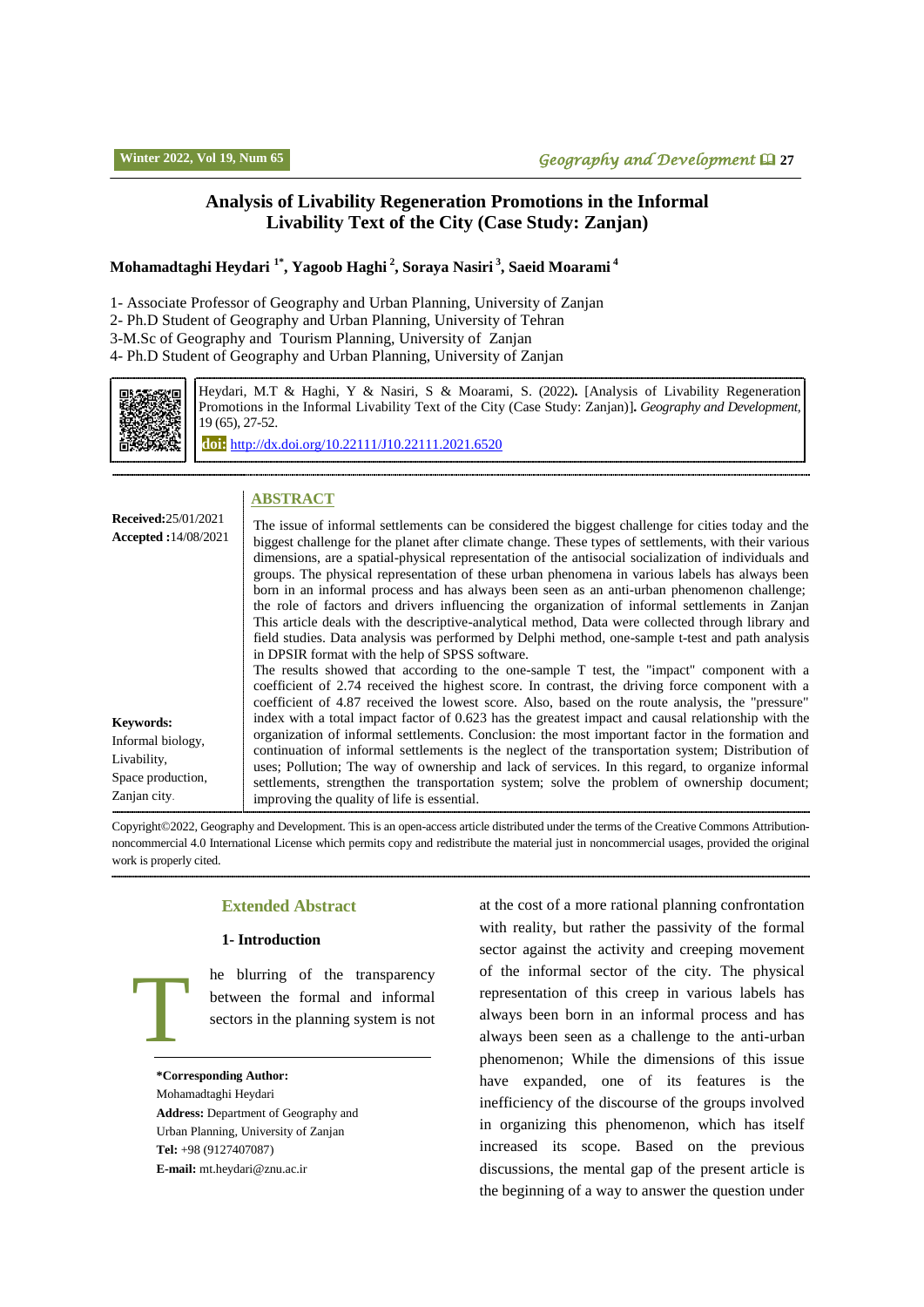# **geography and Development <b>Q** 28 **Winter 2022, Vol** 19, Num 65

what conditions and by what informal mechanisms in the process of urbanization of Zanjan has become problematic? Therefore, the mission of this article is to recreate the concept of livability in the informal bio-layers of the city in order to unveil the shadow of these phenomena and the spatial variability of a complex phenomenon called informal bio-spatial text of Zanjan in the concern of conflict between (what is and what should be) to challenge.

## **2-Methods and Material**

The present paper is applied in terms of research purpose and is quantitative-qualitative in terms of mixed method. The present article is descriptive (content analysis) and causal in terms of nature and method of research. The statistical population of the study includes residents of informal settlements in Zanjan, but due to the specialization of the subject, the statistical population of experts has used the Delphi method to distribute the questionnaire. The sampling method was non-probabilistic and in the form of snowball sampling. For data analysis, onesample T test and path analysis test in the form of DPSIR model were used.

## **3-Results and Discussion**

Among the components of propulsion, the highest score belongs to "property and housing management to control land and housing prices based on neighborhood capacity." Therefore, for the growth and excellence of the neighborhood, the status of ownership and price of land and housing should be under the control of the city management to reduce the amount of land exchange and the production of false space and rent. In the component of pressure forces (problem of ownership document of more than 60% of residential units in the neighborhood); The third component of the "situation"; The highest score belongs to the index of "landscape ugliness in side passages and visual and air pollution"; In the effect component belongs to the index. Establishment of development-oriented facilitation offices "; And in the component of the response of assembling parts and solving the problem of tissue finesse has a significant effect on the organization of dysfunctional tissue.

## **4-Conclusion**

The results of studies show that the prevailing current attitude is itself part of the process of systematic reproduction of urban poverty / inequality; Conventional conceptualizations, instead of grasping the problem in its entirety, arbitrarily pull out and separate a part of it from the whole, and therefore can practically not conceptualize the problem and fall into the trap of a kind of this homogeneity. They found. Such an approach not only does not solve the problem, but also reproduces current spatial / urban inequalities. Any conceptualization of the problem of urban poverty, which fails to explain the links between the different levels and lungs of poverty, is itself part of the systematic process of reproducing urban inequality .

**Keywords:** Informal biology, Livability, Space production, Zanjan city.

### **5-Refrences**

- Abbasi Liousi, Zahra; Amanpour, Saeed; Safaeipour, Massoud (2015). Strategic Planning for Empowering Informal Settlements Case Study: Payame Noor Town, Dezful; Sustainable City Quarterly, Volume 1, Number 4,Winter;PP.89-107.

http://ensani.ir/file/download/article/1573382451- 10220-97-4-6.pdf (in persian).

- Aghaei1, Parviz; Tavakolinia, Jamileh; Kalantari, Mohsen; Fanni, Zohreh (2020). Production and Reproduction of Space in the Second Cycle of Capital Accumulation; A Critique of Everyday Life in Lived Space, Bagh-e Nazar, 16(80), 33-48 /Feb. 2020 [http://www.baghsj.com/article\\_99237.html?lang=en](http://www.baghsj.com/article_99237.html?lang=en)
- Ahadnejad Roshti, Mohsen; Khodavadi, Abdullah; Sohrabi, Haleh (2019). A Study of Employment in Marginal Areas (Case Study: Zanjan City), National Conference on Urban Planning and Architecture over Time; Ministry of Science, Research and Technology; Sponsor: Imam Khomeini International University. [https://www.sid.ir/fa/seminar/ViewPaper.aspx?ID=](https://www.sid.ir/fa/seminar/ViewPaper.aspx?ID=56060(In)  $\Delta$ ۶۰۶۰ (In persian).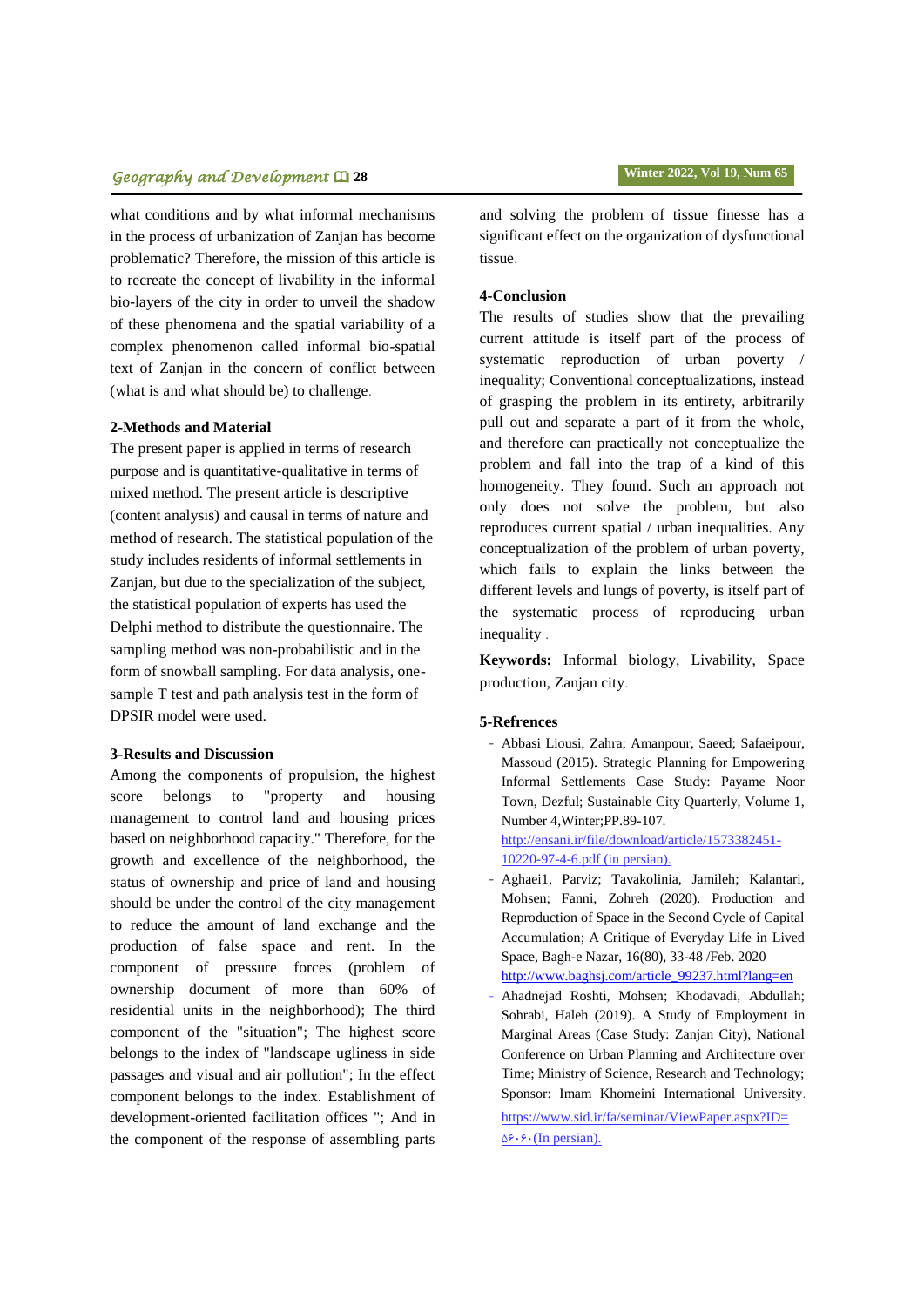- Armanshahr Consulting Engineers (2009). Studies on the current condition of the worn-out tissue of Zanjan; General Department of Roads and Urban Development of Zanjan Province. (in persian). <https://www.gisoom.com/book/1139201>
- Assyrian, Kasra; Irandoost, Kiomars; Khaleghpanah, Kamal (2018). Analysis of the process of informal space production in Sanandaj; Journal of Geography and Urban Development, Year 5, Issue 1, Spring and Summer, Issue 8; PP. 211-242. [http://ensani.ir/file/download/article/1556605619-](http://ensani.ir/file/download/article/1556605619-10082-97-1-11.pdf(in) [10082-97-1-11.pdf\(in](http://ensani.ir/file/download/article/1556605619-10082-97-1-11.pdf(in) persian).
- Barzegar, Sadegh; Heidari, Taghi; Anbarloo, Alireza (2019). Analysis of informal settlements with a livable approach (Case study: Informal neighborhoods of Zanjan), Regional Planning Quarterly, Volume 9, Number 33 Spring, PP.137-152. [http://jzpm.miau.ac.ir/article\\_3429.html.\(in](http://jzpm.miau.ac.ir/article_3429.html.(in) persin).
- Behzadfar, Mostafa; Abdul Hamid, silversmith; Salehi, Kamil (2017), Evaluation of Empowerment Indicators in Informal Settlements with Base Asset Approach in Tehran Metropolis; Case study: Miyanehabad neighborhood of Islamshahr, Quarterly Journal of the Iranian Geographical Association, New Volume, Year 16, No. 57, PP. 94-112.

[https://rimag.ricest.ac.ir/fa/Article/8791/FullText\(in](https://rimag.ricest.ac.ir/fa/Article/8791/FullText(in) persian).

Dostvandi, Milad (2016), the right to the city and the problem of the formation of spontaneous urban settlements; Master Thesis; Faculty of Art and Architecture, Kurdistan University.

[https://research.uok.ac.ir/~kairandoost/ViewResearch.](https://research.uok.ac.ir/~kairandoost/ViewResearch.aspx?ResearcherID=75581%20(in) [aspx?ResearcherID=75581 \(in](https://research.uok.ac.ir/~kairandoost/ViewResearch.aspx?ResearcherID=75581%20(in) ersian).

- Heidari, Mohammad Taghi; Barzegar, Mohammad Sadegh, Ahadnejad Roshti, Mohsen (2019), Empowering Informal Neighborhoods in the City with a People-Space Connection Approach; Quarterly Journal of Strategic Studies in Public Policy, Volume 9. No. 33; PP. 102-127.

http://sspp.iranjournals.ir/article\_43216.html(in persian).

Hosseinian, Solmaz (2015). Informal Living and the Right to the City; Haft Shahr Magazine, No. 49-50; PP. 248-252.

[http://www.haftshahrjournal.ir/article\\_20445.html\(in](http://www.haftshahrjournal.ir/article_20445.html(in) persian).

Irandoost, Kiomars; Dost Wendy, Milad (2012), The Right to the City and the Poor Settlements with Emphasis on Spontaneous Urban Settlements in Iran; Haft Shahr Magazine, No. 49-50.

[http://www.haftshahrjournal.ir/article\\_20439\\_04a861](http://www.haftshahrjournal.ir/article_20439_04a861d755ca0545ad5e1f583dc29234.pdf?lang=en(in) [d755ca0545ad5e1f583dc29234.pdf?lang=en\(in](http://www.haftshahrjournal.ir/article_20439_04a861d755ca0545ad5e1f583dc29234.pdf?lang=en(in) persian).

# **i Winter 2022, Vol 19, Num 65 Geography and Development Q** 29

- Kamalipour, H, & Dovey, K. (2019). Mapping the visibility of informal settlements. Habitat International, PP.1-13.

[https://orca.cardiff.ac.uk/119527/1/H%20Kamalipour](https://orca.cardiff.ac.uk/119527/1/H%20Kamalipour%202019%20mapping%20the%20visibility%20of%20informal%20settlements%20ver2%20postprint.pdf) [%202019%20mapping%20the%20visibility%20of%2](https://orca.cardiff.ac.uk/119527/1/H%20Kamalipour%202019%20mapping%20the%20visibility%20of%20informal%20settlements%20ver2%20postprint.pdf) [0informal%20settlements%20ver2%20postprint.pdf](https://orca.cardiff.ac.uk/119527/1/H%20Kamalipour%202019%20mapping%20the%20visibility%20of%20informal%20settlements%20ver2%20postprint.pdf)

- Mohammadi, Jamal; Adak, Saeb (1398), Urban Suburbs and the Experience of Social Suffering (Naysar neighborhood of Sanandaj); Social Science Quarterly); Allameh Tabatabai University; Year 62, No. 62, Fall 8936, PP.857-86.

https://qjss.atu.ac.ir/article\_10494.html(in persian).

Pitos, Richard (2008). A look at the book "Planet of the Slums" by Mike Davis; Journal of Western Tourism, No.66, 25 to 33.

[https://www.noormags.ir/view/fa/articlepage/359797\(](https://www.noormags.ir/view/fa/articlepage/359797(In) [In](https://www.noormags.ir/view/fa/articlepage/359797(In) persian).

- Pourjafar, Mohammad Reza; Rostami, Faramarz (2019). Whirlpool of formal and informal, the reality of the world of planning in the face of dysfunctional contexts; Journal of Urban Studies, No. 21,Summer, PP.45-59.

[https://journals.uok.ac.ir/article\\_61140.html\(In](https://journals.uok.ac.ir/article_61140.html(In) persian).

- Rafieian, Mojtaba; Kianfar, Aida (2019). Understanding Urban Gray Spaces: The Position of Power in the Production Relationships of Informal Urban Settlements (Case: Razavieh Town, Tehran), Journal of Fine Arts - Architecture and Urban Planning; Volume 24 Number 1; Spring; PP. 5-16. [https://jfaup.ut.ac.ir/article\\_73544.html\(in](https://jfaup.ut.ac.ir/article_73544.html(in) persian).
- Rafieian, Mojtaba; Yazdanian, Ahmad; Dadashpour, Hashem (2017). Critical Formulation of the Space Problem, with Emphasis on Urban Public Space; How is space produced and reproduced through the relations of forces? Journal of Political Geography Research,Second Year,Second Issue,Summer,PP.79- 108[. http://ensani.ir/fa/article/396890/\(in](http://ensani.ir/fa/article/396890/(in) persian).
- Rau, Susanne (2019) History, Space, and Place; London: Routledge. [https://www.routledge.com/History-Space-and-](https://www.routledge.com/History-Space-and-Place/Rau/p/book/9780367660307)[Place/Rau/p/book/9780367660307](https://www.routledge.com/History-Space-and-Place/Rau/p/book/9780367660307)
- Sadeghi, Mojtaba (2016). Spatial Text in the World Biosphere, PhD Thesis in Geography, Supervisor: Dr. Jafar Javan and Mohammad Rahim Rahnama; Ferdowsi University of Mashhad, Faculty of Literature and Humanities. (in persian).

[https://ganj.irandoc.ac.ir/viewer/7dc69e55172622d01](https://ganj.irandoc.ac.ir/viewer/7dc69e55172622d01fa3b8433ef4ce51?sample=1) [fa3b8433ef4ce51?sample=1](https://ganj.irandoc.ac.ir/viewer/7dc69e55172622d01fa3b8433ef4ce51?sample=1)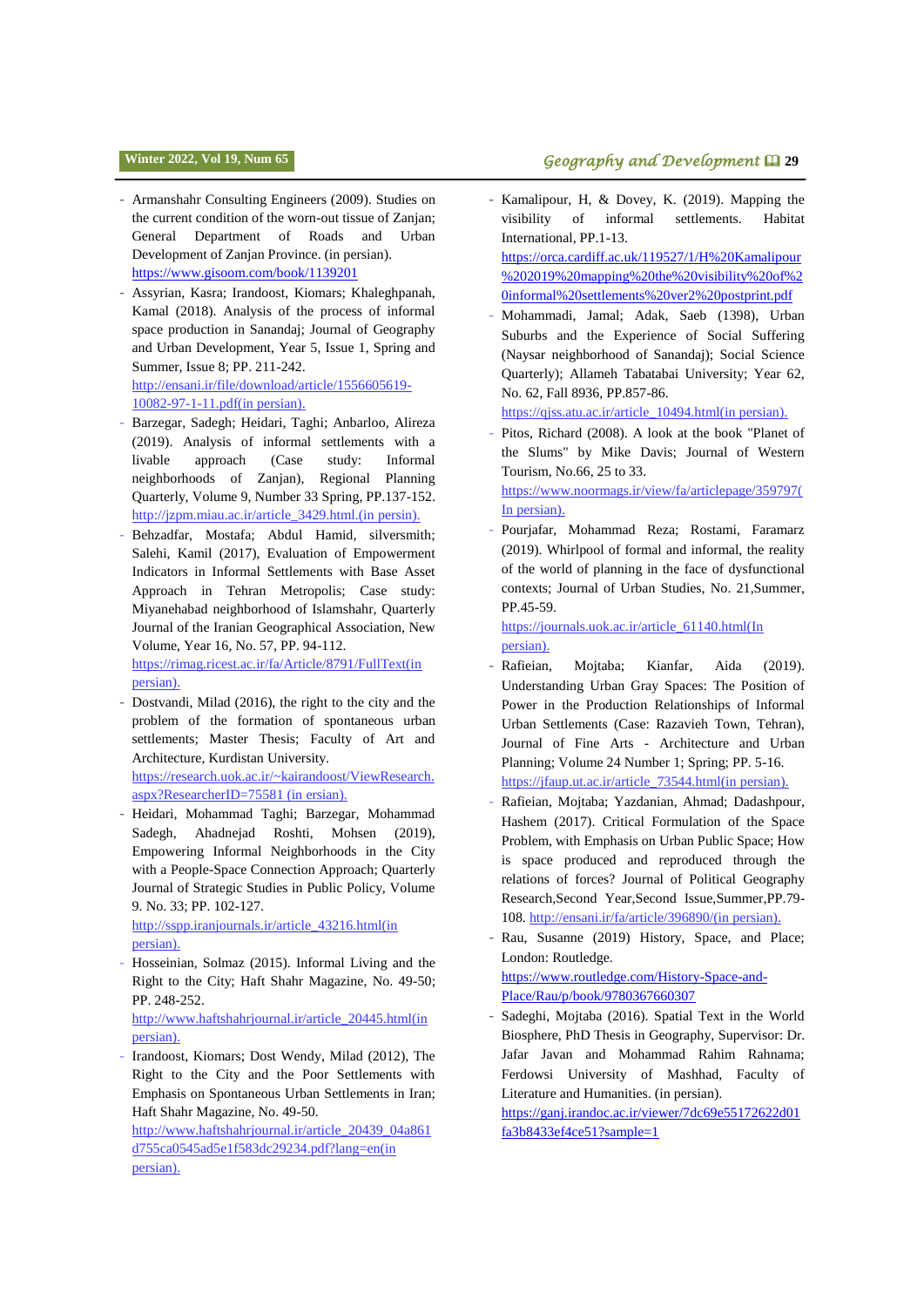# **geography and Development <b>** $\Box$  30 **Winter 2022, Vol** 19, Num 65

- Sehdehi, Nastaran (2019). Right to the City: Rethinking the role of the architect in the process of improving informal settlements; Master Thesis in Architectural Engineering; Faculty of Architecture(in persian).

[https://ganj.irandoc.ac.ir/viewer/7ed6a5853a41b911d](https://ganj.irandoc.ac.ir/viewer/7ed6a5853a41b911d1605f924bfd7dc2?sample=1) [1605f924bfd7dc2?sample=1](https://ganj.irandoc.ac.ir/viewer/7ed6a5853a41b911d1605f924bfd7dc2?sample=1)

Sharipour, Mahmoud, (2016). The Right to the City and the Public Space of the City, Cultural Heritage and Tourism Quarterly, Volume 1, Year 2, Issue 2, PP.50-66.

http://journal.richt.ir/pc/browse.php?a\_code=A-10-2- 3&sid=1&slc\_lang=fa/(in persian).

- Statistics Center of Iran (2016). General Census of Population and Housing of Zanjan Province, Statistics Center of Iran Publications, Tehran. (in persian).
- Soleimani, Mohammad; Meshkini, Ayvalfazl; Sheikhi, Mohammad; Amirhajlou, Elham (2019). Analysis of the effects of global policies on the informalization of urban space (Case study: Southern countries), Human Geography Research, Volume 15, Number 3, Fall; PP.531-550.

http://ensani.ir/fa/article/416096/(in persian).

Taherinia, Massoud; Hassanvand, Ali (1399), Economic Implications of Covid-19 Disease on the Iranian Economy; With emphasis on employment; Nursing Management Quarterly, Ninth Year No. 3 (Autumn), PP. 43-58.

https://ijnv.ir/article-1-737-fa.html. (in persian).

Tahmasebi Moghadam, Hussein; Heidari, Mohammad Taghi; Ahdenjad Varashti, Mohsen; Vaez Liveri, Mahnaz (2020). Analysis of the Spatial Distribution of Urban Annoying Jobs with an Organizational Approach (Case Study: Zanjan; Quarterly Journal of Geography and Urban and Regional Planning; Volume 10; Number 34; Spring; PP.171-188.

https://gaij.usb.ac.ir/article\_5337\_0e5a56c8151d45f5 2530fd43a2715044.pdf. (in persian).

- Turkmeh, Aydin (2018), Informal Reflection and Poverty / Urban Inequality: A Methodological Perspective; Space and Dialectics, No. 9, PP.1-9 [http://dialecticalspace.com/rethinking-informality/\(in](http://dialecticalspace.com/rethinking-informality/(in) persian).
- Varzi, Achille C (2019). What is a City?; Topoi, 27/ April, PP.1-10 [https://link.springer.com/article/10.1007/s11245-019-](https://link.springer.com/article/10.1007/s11245-019-09647-4) [09647-4](https://link.springer.com/article/10.1007/s11245-019-09647-4)
- Windle PE. Delphi technique: assessing component needs. J Perianesth Nurs 2004 Feb; 19(1): 46-7. [https://theijes.com/papers/v3-i4/Version-](https://theijes.com/papers/v3-i4/Version-4/B03404008013.pdf)[4/B03404008013.pdf](https://theijes.com/papers/v3-i4/Version-4/B03404008013.pdf)
- Yegane; Habib (1399). Presenting the model of regeneration of dysfunctional urban tissues under study: Zanjan wireless area; PhD Thesis in Geography, Supervisor; Zanjan University, Faculty of Literature and Humanities. (in persian).

[https://ganj.irandoc.ac.ir/#/search?keywords=](https://ganj.irandoc.ac.ir/#/search?keywords=%D8%A7%D8%B1%D8%A7%D8%A6%DB%80%20%D8%A7%D9%84%DA%AF%D9%88%DB%8C%20%D8%A8%D8%A7%D8%B2%D8%A2%D9%81%D8%B1%DB%8C%D9%86%DB%8C%20%D8%A8%D8%A7%D9%81%D8%AA%E2%80%8C%E2%80%8C%D9%87%D8%A7%DB%8C%20%D9%86%D8%A7%DA%A9%D8%A7%D8%B1%D8%A2%D9%85%D8%AF%20%)

Zerbo, Alexandre; Delgado, Rafael C; A. González, Pedro (2020).Vulnerability and everyday health risks of urban informal settlements in Sub-Saharan Africa, [Global Health JournalI](http://sd.sciexplore.ir/science/journal/24146447)n press, corrected proofAvailable online 16 June 2020.

[https://publichealthdisasters.eu/wp-content/uploads/](https://publichealthdisasters.eu/wp-content/uploads/%202020/07/1-s2.0-S241464472030021X-main.pdf)  [2020/07/1-s2.0-S241464472030021X-main.pdf](https://publichealthdisasters.eu/wp-content/uploads/%202020/07/1-s2.0-S241464472030021X-main.pdf)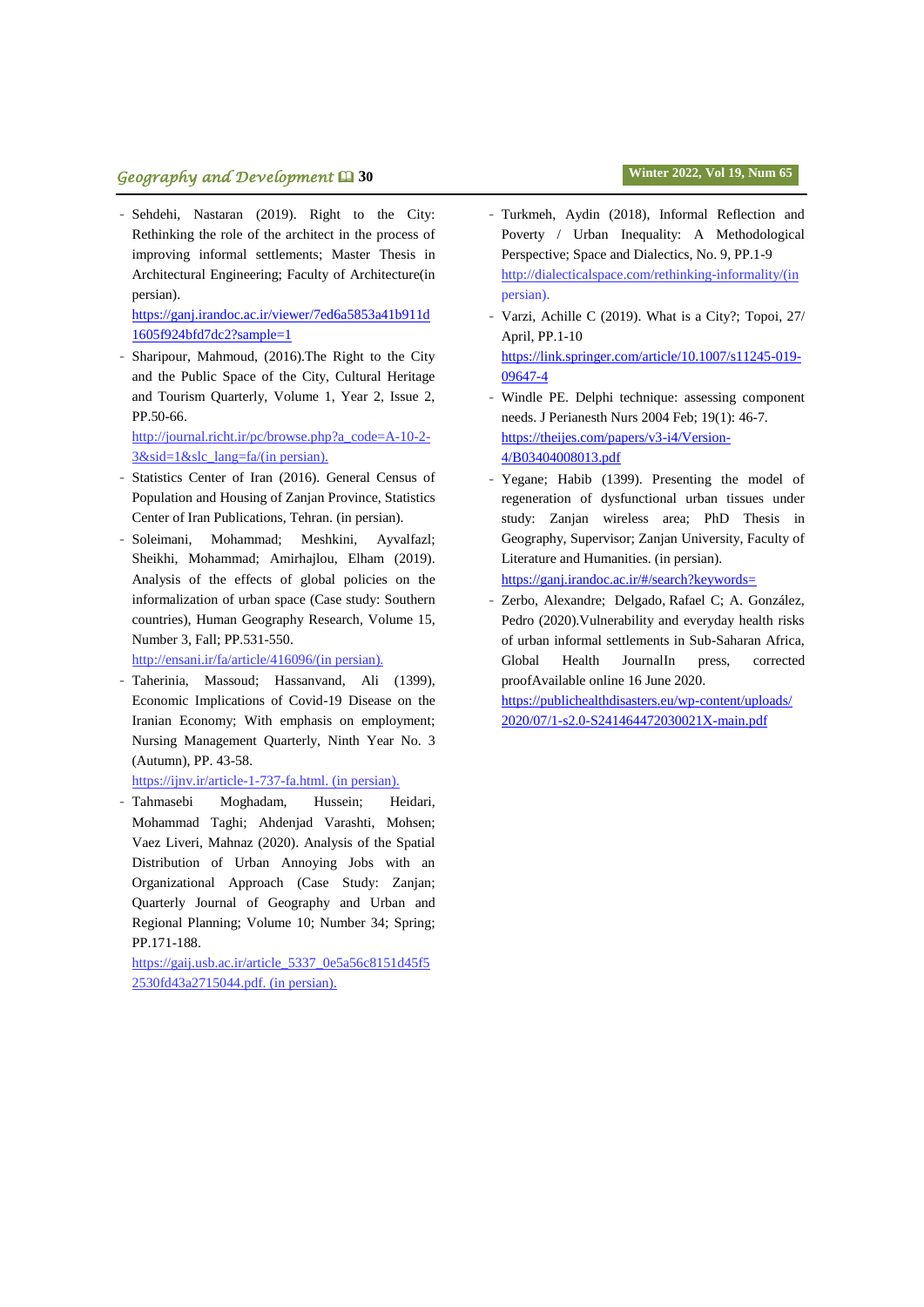# **تبیینی بر پیشرانهای باززایشی تولید فضای زیست در متن زیست غیررسمی شهر مورد مطالعه: شهر زنجان**

**\*، یعقوب حقی <sup>1</sup> دکتر محمدتقی حیدری ، ثریا نصیری <sup>2</sup> ، سعید محرمی <sup>3</sup> 4**



**زیست غیررسمی، زیستپذیری، تولید فضا، شهر زنجان.**

## **چکیده**

کمرنگ شدن شفافیت مرز بین بخش رسمی و غیررسمی در نظام برنامهریزی نه به قیمت مواجههٔ منطقی تر برنامهریزی با واقعیت که بیشتر به انفعال بخش رسمی در برابر فعالیت و حرکت خزندهٔ بخش غیررسمی شهر ختم شده است. بازنمود کالبدی این خزش در برچسبهای متنوع همواره در فرایندی غیررسمی زاده شده و همواره بهمثابه یک چالش پدیدهای ضدشهری نگریسته شده است؛ درحالی ابعاد این مسئله گسترش روزافزون یافته است که یکی از ویژگیهای آن کارانبودن گفتمان گروههای دخیل در ساماندادن به این پدیده است که خود بر دامنهٔ آن افزوده است. براساس مباحث پیشین، شکاف ذهنی نوشتار حاضر آغاز راهی است در پاسخ به این مسئله که تحت چه شرایطی و با چه سازوکارهایی غیررسمیت در فرایند شهریشدن زنجان ئلهمند شده است؟ این مقاله با نوشتار حاضر بر حسب هدف تحقیق کاربردی و بر حسب روش آمیخته (کمّی-کیفی) است. نوشتار حاضر براساس ماهیت و روش تحقیقات توصیفی (تحلیل محتوا) و علّی است. گردآوری دادهها با مطالعات کتابخانهای-میدانی (مشاهدهٔ مستقیم با ابزار کارت مشاهده و مصاحبه با خبرگان امر) انجام شده و تحلیل دادهها نیز با روش دلفی و در قالب DPSIR با کمک نرمافزار SPSS انجام شده است. نتایج این نوشتار نشان میدهد نیروی زایشی تولید فضای زیست غیررسمی شهر زنجان در بُعد، در بین مؤلفههای پیشران، متعلق به مؤلفهٔ مدیریت املاک و مسکن درجهت کنترل قیمت زمین و مسکن براساس ظرفیتهای محله است. در مؤلفهٔ نیروهای فشار، مشکل سند مالکیت بیش از ۶۰ درصد واحدهای مسکونی محله سترین تأثیر را داشته است. مسئلهٔ پیشِرو در زنجان و سایر شهرهای ایران، کالاییسازی زمین است و میتوان آن را شکل نوپدیدی از فرایند شهریشدن نامید، شکل َخاصی از تولید فضا که مبتنی بر بورسبازی ِ زمین مستغلات است. با وجود تلاش های **بهعملآمده، روند افت منزلت مکانی-کارکردی و اجتماعی مناطق غیررسمی شهر کاهش نیافته و برخی موارد سرعت تنزل** کیفیت از اقدامات بهسازی و نوسازی پیشی گرفته است. در تبیین فرایند تولید فضای زیست غیررسمی شهر زنجان، شاخص ایجاد و توسعهٔ فضاهای عمومی متنوع بهمنظور ارتقای حضورپذیری مردم در محله، مهم ترین مؤلفه مربوط به پاسخ است. بهنام **ساماندهی شهر، ولی به کام فروش شهر به بخش خصوصی، تلههای فضایی که عمدتا بهوسیله رانتجویی دولت و شهرداری** درست شده و با اولویتدادن به تأمین منافع انحصاری نهفته در نوسازی تک بنا که الزاماً نیز به احداث ساختمانهای مقاوم و باکیفیت منجر نمیشود و مقدم آن بر سوداگری زمین و مسکن شهری را دامن میزند و با قرارگرفتن این موارد در کنار وظایف ماندهٔ دولت و نهادهای بخش عمومی مثل شهرداری و غفلت از تعهدات خود در قبال این محلات، علاوه بر القا و تشدید **5 فرسودگی، سبب حضور بیشتر غیررسمیشدن فضا خواهند شد .**

## **مقدمه**

 افزایش آگاهی جهانگستر؛ گذار هرچهبیشتر جوامع انسانی از شهرنشینی به شهرگرایی را بهدنبال داشته است. پررنگترشدن خواستههای شهروندی شهروندان، نیاز به مدیریت و برنامهریزی شهروندساالر را بیشتر کرده است. این کار، اهمیت شناخت دازاینها<sup>۶</sup> )پیوندشان با جهان امروز، شیوۀ اندیشیدنشان، ارزشهایشان و فهم آنها از خود و جهان) را دوچندان کرده است؛ زیرا نخستین راه فضاگردانی (مدیریت فضا) شهروندسالارانه این است که بداند شهروندان در چه جهانی بهسر میبرند )تراز اجتماعی(

*(صادقی، ۱۳۹۵: ۲۴).* بشریت اکنون در دوران دیگری بهسر میبرد و به بیان فرانک، آنچه بهوضوح از شفافیت و روشنی فزاینده برخوردار است، اینکه موج عظیمی در حال درنوردیدن گسترۀ گیتی است و این دگرش زمینۀ بسیار مناسبی برای کاوش فرمها و پویاییهای فضایی است *(98 2019: ,Rau*). دوران مؤلفههای شکل،دهندۀ لیبرالیسم (ساختار سیاسی دموکراتیک، ساختار اقتصادی سرمایهداری، ساختار اجتماعی برابری حقوقی افراد؛ ساختار فرهنگی نقاد و تنوع محور)، دوران تجدید ساختار سرمایهداری و نوآوری تکنولوژ یک که کاستلز آنها را عامل مهم

**6- Dasein**

**<sup>-0</sup> دانشیار گروه جغرافیا و برنامهریزی شهری، دانشگاه زنجان، زنجان، ایران )نویسنده مسئول( ir.ac.znu@heydari.Mt**

**<sup>-5</sup> دانشجوی دکتری جغرافیا و برنامهریزی شهری، دانشگاه تهران، تهران، ایران com.gmail@2015yaghob.haghi**

**<sup>-3</sup> کارشناسی ارشد جغرافیا و برنامهریزی گردشگری، دانشگاه زنجان، زنجان، ایران com.gmail@3020nasiri.M** 

**<sup>-0</sup> دانشجوی دکتری جغرافیا و برنامهریزی شهری، دانشگاه زنجان، زنجان، ایران com.gmail@69Moharramisaeed**

**<sup>-5</sup> باززایش وابستگی به متن کهنه همراه با جدا شدن از آن است که با گسست )دگرش و دگرگونی چشم گیر( در الیههای فضا همراه است.**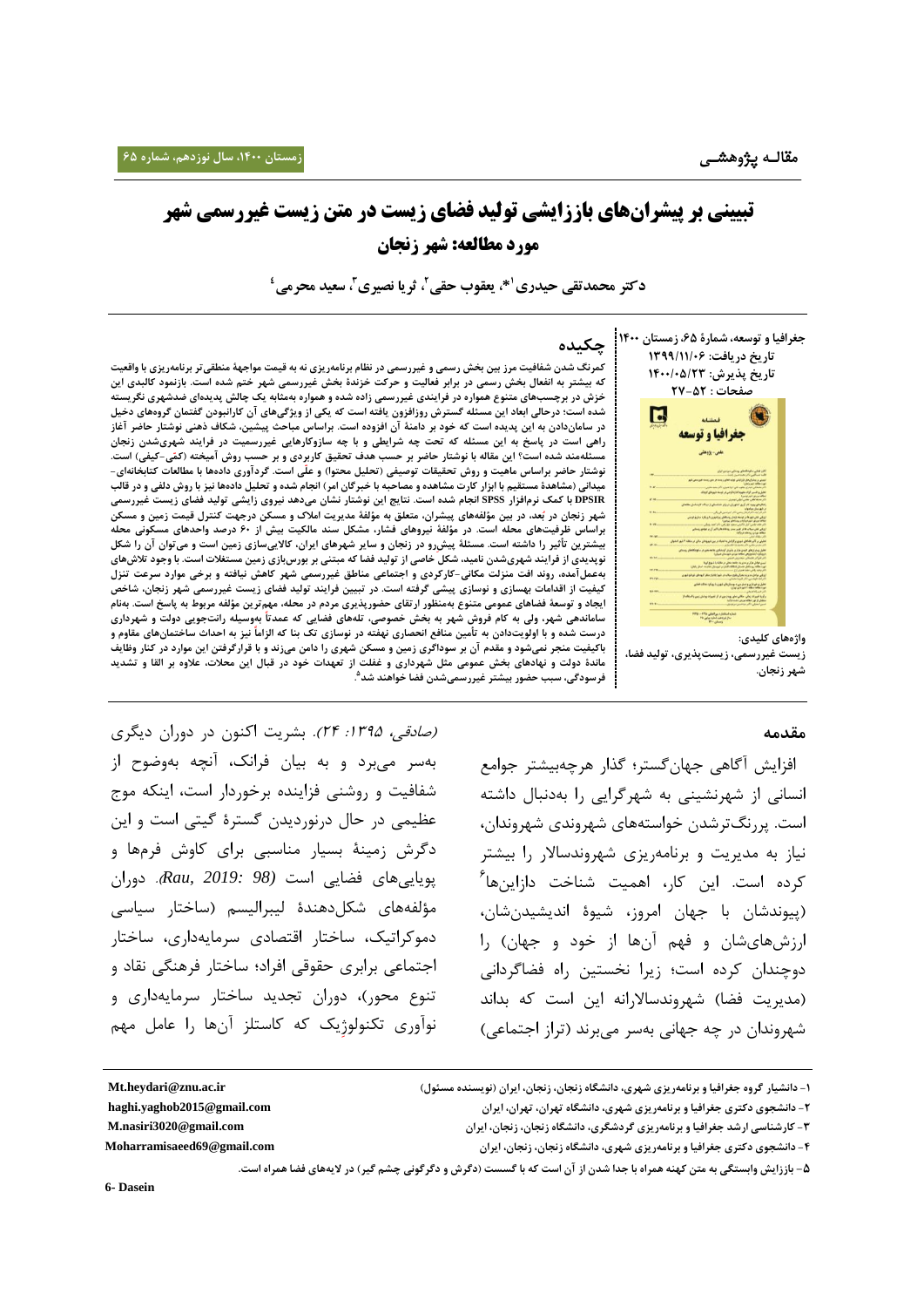حدود 23 درصد جمعیت شهرنشین و در کشورهای پیشرفته شش درصد جمعیت شهرنشین را شامل می شود *(رفیعیان و همکاران، ۱۳۹۸: ۶).* در این میان شهرسازی غیررسمی<sup>۳</sup> شاید پرسشی کلیدی در دانش شهری باشد که جای آن در جامعۀ آکادمیک امروز خالی است *(2019:1-2 ,Dovey & Kamalipour(*. در حالی ابعاد این مسئله گسترش روزافزون یافته است که یکی از ویژگیهای این پدیدههای مردمی؛ کارانبودن گفتمان گروههای دخیل در ساماندادن به این پدیده است که خود بر دامنۀ آن افزوده است. در بازنمود چرایی ناکارآمدی این گفتمانها، تأکید بر نگاه تقلیلگرایانه به زیست غیررسمی شهری از سوی منتقدان پیش کشیده شده است *(آشوری و همکاران،*  $.$ ( $\gamma$ ) $\gamma$ .) $\gamma$ 

از دیدگاه انتقادی این پدیده که در دهۀ 3225 به بعد و در مقیاس جهانی عموما با گسترش روابط سرمایهداری و بیشتر با الگوبرداری سیاستهای نئولیبرالیسم و در کشورهای درحالتوسعه گسترش یافته و تبدیل به سبکی از زندگی شهری و مکمل برنامهریزی رسمی شده است، ساختۀ دست نظام سرمایهداری است که در سطح جهانی روالی منطقی و از ثروت به قدرت را طی کرده است. در این دیدگاه این فرایند در سطح ایران روالی عکس شرایط جهانی یعنی از قدرت به ثروت دارد و بهصورت کامال بوروکراتیک طی شده است *(آشوری و همکاران، ۱۳۹۷:* 737(. هرچند این سکونتگاهها بهطورکلی فضاهای فقر شهری نامیده میشوند، اما واقعیت ایناست که ماهیت آنها در سالهای اخیر تغییریافته است. اکثر مطالعات انجام گرفته در اینزمینه، به بُعد غیررسمی، غیرقانونی در مرزهای کالنشهرها و حاشیهنشینی این نواحی شهری، عمدتا پرداختهاند. با این وجود آنچه در این زمینه مورد غفلت واقع شده، تبیین الگوی حاکم بر

l

تحول جامعه میداند، امری که جهان امروز را دربرگرفته است. از این منظر به نظر میرسد که این 3 سخن و مدعای هراکلیتوس در باب شهرها نیز صدق میکند که نمیتوان در یک رودخانه؛ دوبار پا گذاشت )*,2019:1Varzi*). در این بین، شهر، این زیستجهان نو و ارزشهای منتسب بدان، کیفیت زیست بشریت را دچار نگرانی میکند. گویی ما برروی سیارهای زندگی میکنیم که رویارویی زاغهنشینان و شهرنشینان، آیندۀ آن را خواهد ساخت و این برخوردها، اجتنابناپذیر است *(پیتوس، ١٣٨٧: ٢۶)* و این مسئله را میتوان بزرگترین چالش پیشروی شهرهای امروزی و پس از تغییرات اقلیمی، بزرگترین چالش پیش روی کرۀ زمین دانست *(سهدهی، ۱۳۹۸: ۳).* 

امروزه فقر و در پی آن رشد و گسترش محالت فرودست به یکی از مؤلفههای همزاد توسعۀ شهر بدل شده و بهعنوان مایۀ مشترک در بیشتر شهرها بهویژه شهرهای بزرگ درحالتوسعه قابلمشاهده است. زیست غیررسمی بودگی<sup>۲</sup> از جلوههای بارز فقر شهری است که در شکل برنامهریزینشده و ناموزون درون یا اطراف شهرها ظاهرشده و ازنظر حق مالکیت، شرایط زندگی، تراکم، ترکیب خانواده، سطح امنیت و پیشرفت و میزان تغییر از شرایط متنوعی برخوردار است *(عباسی لیوسی و همکاران، ۱۳۹۷: ۹۰).* برآورد میشود جمعیت شهری تا سال 7505 به 65 درصد کل جمعیت افزایش یابد )*:23 2020 ,al et Zerbo* )و فرایند شهریشدن و نه صرفا شهرنشینی، به لحاظ کیفی، هستی نوپدیدی است که باعث میشود مسئلۀ مسکن برآمده از آن، ماهیتا متفاوت از مسئلۀ مسکن پیش از غلبۀ فرایند شهریشدن باشد *(ترکمه، ١٣٩٧: ٣)* و در این چارچوب 3/7 میلیارد نفر در سکونتگاههای غیررسمی شهر زیست خواهند کرد ) *,Al .et Zerbo :23 2020*(؛ پدیدهای که در کشورهای درحالتوسعه،

-

**<sup>3-</sup>Informal urbanism**

**<sup>1-</sup>Heraclitus of Ephesus(535-475 BC)**

**<sup>2-</sup>Informality**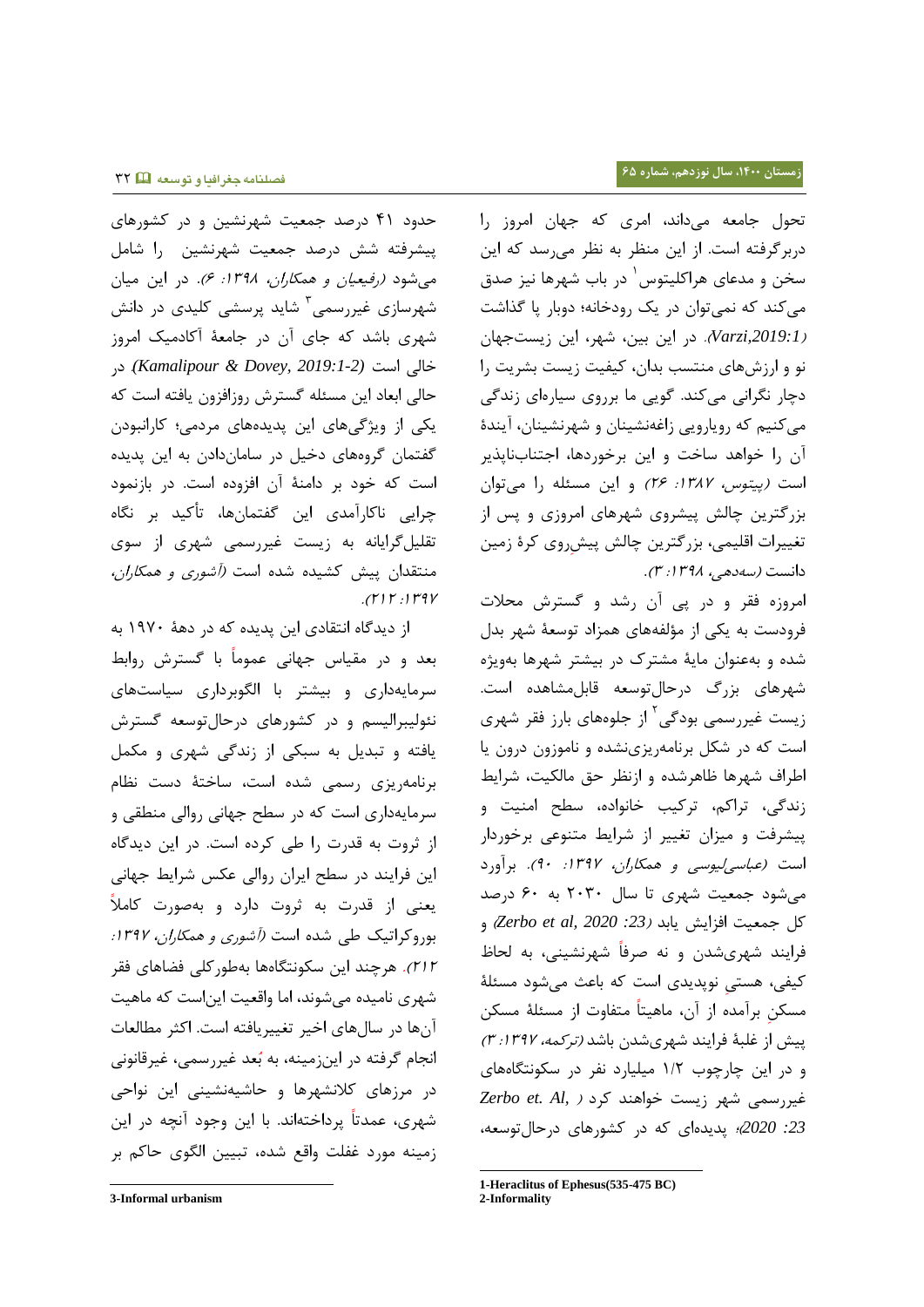برآوردهای اخیر، سکونتگاههای غیررسمی حداقل 2 میلیون نفر تخمین زده میشود *(عباسیلیوسی و* هم*کاران، ۱۳۹۷: ۹۰*). مجموعهٔ پژوهشهای دههٔ اخیر در ایران اشاره میکنند که وضعیت کالبدی سکونتگاههای حاشیهای در ایران در مقایسه با سایر کشورهای توسعهنیافته بهدلیل درآمدهای نفتی بهتر بوده؛ اما پیشبینی میشود چنانچه شرایط اقتصادی بهشکل کنونی ادامه یابد، در آیندهای نزدیک شمار ساکنان اجتماعات غیررسمی از چندین میلیون نفر فراتر رفته و چهرۀ شهرها را دگرگون میکند (همان). این سکونتگاههای نامتعارف و خودانگیخته در درون یا مجاور شهرهای بزرگ کشور بهسرعت ایجاد شده و رشد یافتهاند، این رشد بیشتر شتابان عالوه بر عدمتأمین فضاهای عمومی موردنیاز و زیرساختهای شهری الزم،گسست کالبدی آنها بامحالت و شهرهای همجوار را در عین پیوستگی عملکردی سبب شده است. کیفیت بسیار پایین محیط زندگی ویژگی عمومی این سکونتگاههاست و از سوی دیگر این سکونتگاهها نوعی جداییگزینی فضایی پیشه کردهاند. کانونهای زیستی خودانگیخته با مسائل اجتماعی، اقتصادی، فرهنگی و معضالت شدید کالبدی مواجه است و درواقع ویژگیهای منحصربهفرد خود را دارد (*ایراندوست و* همکاران، ۱۳۹۱: ۱۹۶).

نظام اسکان در شـهر زنجان و روستاهای اطــراف آن نیز به دور از پایش نظاممند و خارج از کنترل برنامهای مدون در حال گسترش است. این روند، پیامدهای گستردهای را در نظام اسکان غیررســمی شهر زنجان پدید آورده اســت که از منظر کیفیت زیستپذیری قابلپیگیری است؛ زیرا فقر و محرومیت، باالبودن میزان بیکاری، شکاف عمیق و فزاینده در توزیع درآمد و پایینبودن بهرهوری کشاورزی و نبود فرصتهای شغلی در شهرستانها و مراکز تابع شهر زنجان بوده است که از مهمترین پیامدهای آن این فضاها در مناسبات شهری بهعنوان یک فرایند قدرت و نتیجهای از سیسـتمهای نهادی، تعبیهشدهای است که بستههای نابرابر مادی و فضایی عمیقا حقوق و قابلیتهای مختلف را به گروههای مختلف تقسیم و همچنین جدایی بین آنها را تقویت میکنند *(رفیعیان* و هم*کاران، ١٣٩٨: ۶)*. به نظر میرسد در تفسیر زیست غیررسمی شهر بیشتر با نوعی شبهمفهومپردازی روبهرو هستیم که بیش از آن که الیهها و ابعاد اساسی تر مسئلۀ فقر فضایی/ شهری را آشکار کند، بر آنها نقاب میزند؛ زیرا نمیتواند مسئله را در تمامیتش مفهومپردازی کند. مسئله بیشتر به سازوکارها، فرایندها، نیروها و گرایشهایی مربوط است که به بازتولید سیستماتیک فقر و نابرابری فضایی در مقیاسهای مختلف میانجامند. یک مفهوم پردازی واقعی نمیتواند صرفا به نتایج، پیامدها، نمودها و امور جزئی محدود بماند، بلکه مهمتر از آن، باید بتواند پیوند این امور جزئی را با امور کلیتر شرح دهد و برهمکنش میان آنها را تصویر کند؛ زیرا فقط به این ترتیب میتواند مسئله را به شکلی انتقادی و غیرفروکاستگرایانه صورتبندی کند )ترکمه، <sup>3022</sup> 7:(؛ ازاینرو، هرگونه تحلیلی را از مسئلۀ شهری در ایران باید در پیوند با این بستر جدید و گستردهتر سنجید. نابرابری فضایی را باید برمبنای تصویری گسترده و کلنگرانه مفهومپردازی کرد. درنتیجه باید به این شکل نوپدید فرایند تولید فضا و شهریشدن و سازوکار بازتولید و منطق درونیاش توجه کرد. باید روابط و نیروهایی را در تحلیل وارد کرد که در مقیاسهای مختلف عمل میکنند. در غیر این صورت، تحلیل را صرفا به پیامدها و نمودها محدود میکنیم و نمیتوانیم فرایندها و ساختارهای زیربناییتری را ببینیم و بفهمیم که باعث شکلگیری این پیامدها و نمودها میشوند *(دوستوندی، ۱۳۹۵: ۲).* مسئلۀ زیست غیررسمی در ایران پدیدهای روبهرشد است و طبق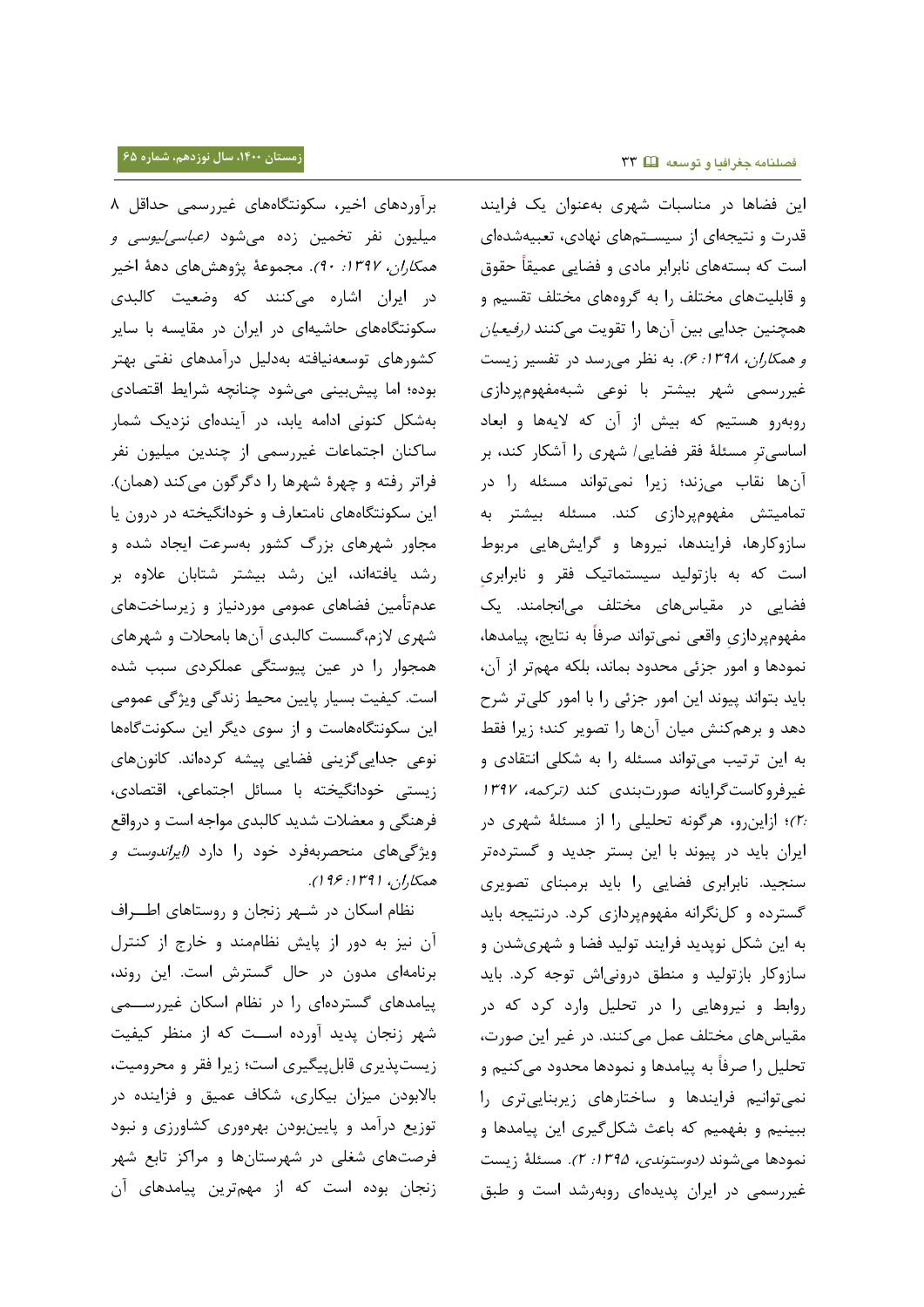شرایطی و با چه ساز و کارهایی غیررسمیت در فرایند شهریشدن زنجان مسئلهمند شده است؟

# **مبانی و چارچوب نظری**

 بخش غیررسمی ازنظر مفهومی، پیوند تنگاتنگی با مفاهیم شهرنشینی، مهاجرت و فقر شهری دارد. در چند دهۀ گذشته فقر شهری در کشورهای درحال توسعه با سرعت زیادی گسترش یافت و فرایندهای گوناگونی موجب شکل گیری پدیدهای بهنام شهریشدن فقر یا فقر شهری شد که از نمودهای آن میتوان به شکلگیری سکونتگاههای خودانگیختۀ شهری اشاره کرد؛ بنابراین اساسا با پدیدهای نوین روبهرو هستیم (دوستو*ندی، ١٣٩۵: ۴۵).* سکونتگاههای فقیرنشین و غیررسمی شهر ابزاری ٔ برای مطرحکردن برچسبهای بسیارمتنوعی بوده که هریک نشاندهندۀ جنبهای از ویژگیهای این سکونتگاهها است که ازجمله میتوان به سکونت *گ*اههای خودانگیخته<sup>۹</sup>، غیر رسمی<sup>۶</sup>، مهار *-*گسیخته<sup>۷</sup>، موقتی^، نامنظم<sup>۹</sup>، غیرقانونی<sup>۰٬</sup>، خودیار<sup>۱٬</sup>، حاشیهای<sup>۱۲</sup>، پیرامونی<sup>۱۲</sup>، آلونک<sup>۱۲</sup> و سکونتگاههای کم درآمد<sup>۱۵</sup> اشاره کرد*(بهزادفر و همکاران، ۱۳۹۷: ۹۷).* مفهوم «غیر رسمیبودن» معنایی بسیار فراتر از تضاد صرف با «رسمیبودن» دارد و به معنای نبود قوانین رسمی نیست، بلکه یک روش تولید فضا و نوعی سبکزندگی استکه با زیسترسمی درهمتنیده است. این دو مفهوم ارتباطی تنگاتنگ با هم دارند برای

l

- **8-Makeshift**
- **9-Irregular**
- **10-Illegal**
- **11-Self help**
- **12-Marginal**
- **13-Peripheral 14-Shanty town**
- **15-Settlements low income**

مهاجرت بیرویۀ روستاییان و شهرهای اقماری به شهر زنجان است. برآیند این امر موجب شکلگیری سکونتگاههای غیررسمی در شهرزنجان و رشد فزایندۀ فضای فیزیکی شهر، اقتصاد ناپایدار و شکلگیری مشاغل و فعالیتهای کاذب در سطح شهر *(احدنژاد* روشتی <sup>و</sup> همکاران، :3022 2(؛ بهویژه بهدلیل شرایط کرونایی و آسیب ناشی از کرونا بر تعطیلی مشاغل رسمی و غیررسمی شهر )نیروهای کار و کارگرانی که امنیت شغلی کافی نداشتند، صدمات بیشتری از سایر عوامل کار و تولید دیدهاند *(طاهرینیا و حسنوند، ١٣٩٩:* 22(، تراکم باالی جمعیتی، کمبود خدمات زیربنایی و تجهیزات شهری و توزیع نامناسب کاربریها در سطح شهر و عدم دسترسیهای مناسب و درنهایت اکوسیستم ناپایدار را در پی داشته که موجب عدمتعادل در سازمان فضایی شهر زنجان شده است *(طماسبیمقدم* و *همکاران، 1۳۹۹: ۱۷۴).* بدیهی است این مسائل موجب افت کیفیت زیستپذیری در متن زیست شده جانهای بیدار شهر زنجان شده است؛ بنابراین رسالت این نوشتار باززایش<sup>۲</sup> مفهوم زیستپذیری در لایههای زیست غیررسمی شهر است تا به سهم خود پرده از سایهافکنی این پدیدارها برداشته و تبدیلپذیری فضایی پدیدار پیچیدهای بهنام متن فضایی زیست غیررسمی شهر زنجان را در نگرانی کشاکش میان »آنچه هست و آنچه باید بشود« به چالش بکشد، پدیدهای که پیشتر به درازا، از الیهها و زیرالیههای متنی آن به زوایای مختلف متههای نگرشی سخن گفته شده است<sup>۳</sup> . براساس مباحث پیشین، شکاف ذهنی نوشتار حاضر آغاز راهی است در پاسخ به این مسئله که تحت چه

1

**<sup>0</sup> - باید در نظر داشت ابزارها تنها، گذرگاه هستند، اینکه چه چیزی از گذرگاه میگذرد؛ بسی مهم تر از خود گذرگاه است.**

**<sup>5-</sup>Spontaneous**

**<sup>6-</sup>Informal 7-Uncontrolled**

**<sup>0</sup> - جان بیدار الهامگرفته از مقدمۀ داریوش آشوری بر کتاب چنین گفت رتشت نیچه**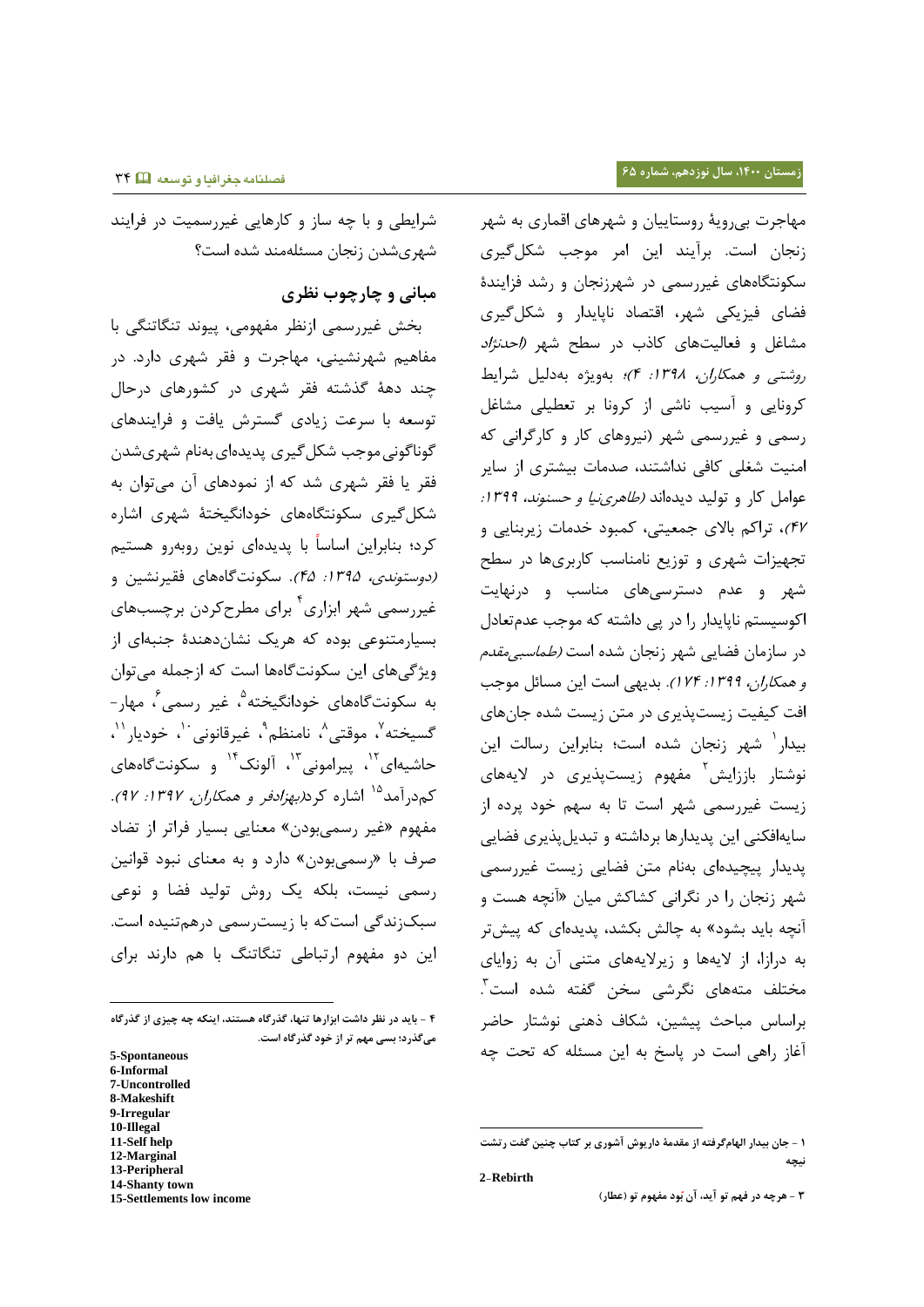**زمستان ،0011 سال نوزدهم، شماره 65 فصلنامه جغرافیا و توسعه** 00

مدیریت میشوند. زیست غیررسمی شهری تنها شامل فعالیتهای فقرا یا وضعیت خاص کار یا به حاشیه راندهشدگان نیست، بلکه منطق سازماندهی است که ذیل پارادایم آزادسازی اقتصادی شکل گرفته است. آزادسازی اقتصادی ابزاری برای درک تغییر شرایط شهری در اختیار قرار میدهد و نمیتوان خارج از زمینۀ جهانیشدن و آزادسازی اقتصادی به درک مناسبی از زیست غیررسمی شهری دست یافت )الصیاد، 3020؛ بهنقلاز آشوری <sup>و</sup> همکاران، :3022 737(.

بسیاری از حرفهمندان و مدیران شهری، غیررسمی بودن به معنای کار بینظم و غیرقانونمند است و ازهمینرو منفی و نامطلوب است، اما این نگرش نمیتواند ماهیت اصلی آن را به تمامی نشان دهد (حسی*نیون، 1۳۹۴: ۲۴۸).* غیررسمیبودن، زاده و برآمده از قالبهای رسمی است که در حقیقت ماهیت هرآن چه قرار است غیررسمی باشد را مشخص میکند *(همان، ۲۴۹)*. زیست غیررسمی بهعنوان نوعی سبک خاص زندگی و یک اصطالح شهرنشینی و یک منطق است که ازطریق آن فضاهای مختلف تولید و



**شکل :0 نمایش عرصۀ کنونی برنامهریزی شهری در حوزهها و بخشهای مختلف** مأخذ: پورجعفر <sup>و</sup> رستمی، :3022 <sup>05</sup>

میشوند، با اینکه این حاشیه گاهی در مرکز قرار دارد. آنها زیادی هستند، باقیماندهها همۀ کسانی هستند که خانههایشان ضبط شده است، همۀ آنهایی که نتوانستهاند وامهایشان را بازپرداخت کنند، آنهایی که زیر بار بدهی هستند،آنهاییکه حقوق بازنشستگیشان

3 مریفیلد زیستنشینان غیررسمی شهر را شهروندان شبحوار مینامد: باقیماندهها و کاهشناپذیرهایی که زندگیشان را در حاشیه سپری میکنند و حاشیه را درون خود احساس میکنند، با حاشیه شناخته

-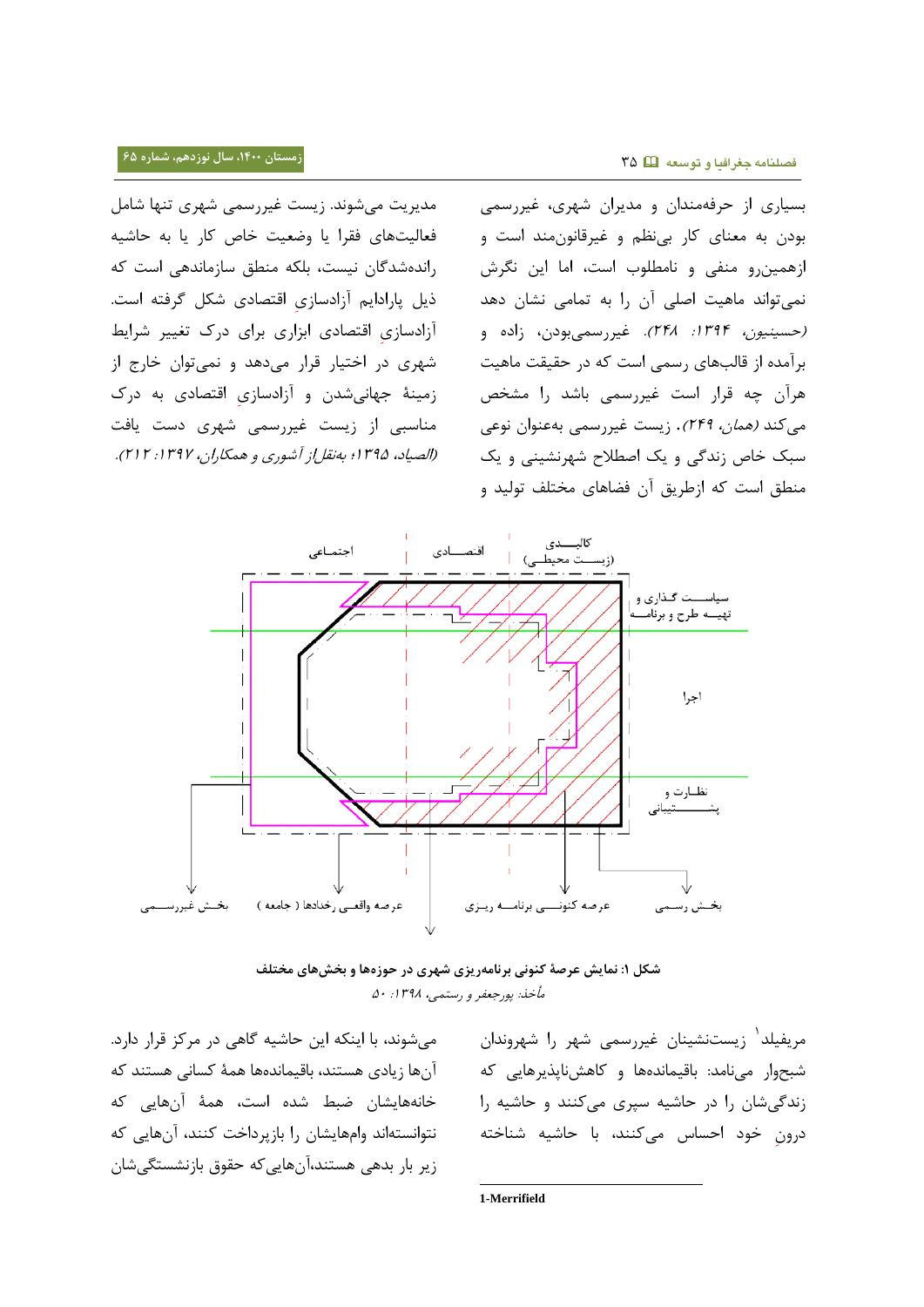گفتمانی و مادی قرار بگیرند؛ از همینروست که ذهنیت فضامند و پیکربندیهای فضایی شکل میگیرد و سازماندهی فضایی را شکل میدهند )رفیعیان <sup>و</sup> هم*کاران، ۱۳۹۶: ۹۳).* گفتمانها دیدگاههایی نوین درجهت تحلیل و شناخت فضاها و برخورد با چالشهای شهری مطرح کرده که متأسفانه در عرصۀ علمی و حرفهای کشور ما بهویژه در عرصۀ شهرشناسی و شهرسازی شناخته نشده و هنوز دیدگاههای قدیمی با محوریت آسیشناسی بهجای پدیدهشناسی در زمینۀ امور غیررسمی بهکار گرفته می شوند *(حسینیون، ۱۳۹۴:* 705(. نتیجه اینکه غیررسمیبودن به معنای نبود قوانین رسمی نیست، بلکه معنای بسیار فراتر از تضاد صرف با رسمیبودن دارد و یک روش تولید فضا و نوعی سبک زندگی است که با زیست رسمی درهمتنیده است. تأکید اینجا بر آن چیزی است که آنانیا روی یک شیوهٔ جدید تولید فضایی<sup>۵</sup> مینامد، شیوهای که از دوگانۀ پروبلمتیک غیررسمی/ رسمی فراروی میکند. قطع شده، آنهایی که آیندهشان نابودشده است )ترکمه، :3022 2(. این سکونتگاهها متأثر از عوامل گوناگونی بودهاند. آنچه در این زمینه مورد غفلت واقع شده، تبیین سهم عملکرد بازیگران این فضاها در مناسبات شهری بهعنوان یک فرایند قدرت است. این فضاها دربرگیرندۀ بسیاری از گروهها، نهادها، روابط قدرت، شیوهها و گفتمانهایی هستند که »در سایه« شهر رسمی، برنامهریزی شده، سیستم حکومتی و ساختار اقتصادی غیرمولد و سوداگرایانه هستند. فضای تصرفشده توسط گروههای مختلف یکی از مکانهایی است که قدر بیتردید در نامحسوسترین شکلش در آن تثبیت می شود و واقعیت می یابد *(رفیعیان و همکاران،*  $.$  $($  $.1$  $1$  $1$  $9$  $<$ 

زیست غیررسمی توسط نهادهای رسمی دولتی بلکه توسط مردم و اجتماعاتی که معموال طرد شدهاند همچون مهاجران و فقرا خلق میشود. راکوفسکی 3 زیست غیررسمی را ناشی از ماهیت توسعۀ سرمایهداری دانسته و یفتاچال<sup>۲</sup> و یاکوبی<sup>۳</sup> معتقدند که دولت و سیاستهایش پارادوکس پیدایش زیستغیررسمی شهری را افزایش میدهد *(آشوری، ۱۳۹۷: ۲۱۹*). جانیس پرلمن<sup>۴</sup> ابراز میکند که ساکنان فاولاها از نظر سیاسی و اقتصادی حاشیهای نیستند، اما سرکوب و محروم شدهاند؛ از نظر اجتماعی و فرهنگی حاشیهای نیستند، بلکه از یک نظام طبقاتی داغ ننگ کشیدهاند و برکنار ماندهاند *(همان؛ ٢١٨).* امروزه گفتمان بسیار جدی و بااهمیتی دربارۀ مفهوم زیست» غیررسمی« مطرح شده است. گفتمانها به فضاها و جوامع شکل میدهند که متعاقب این شکلدهی باعث میشود بدن سوژههای حاضر در فضا تحت تأثیر و تأثر کنشهای این فضاهای

-

l

**<sup>1-</sup>Rakowski**

**<sup>2-</sup>Yiftachel 3-Yakobi**

**<sup>4-</sup>Janice Perlman**

**<sup>5-</sup>A new mode of spatial production**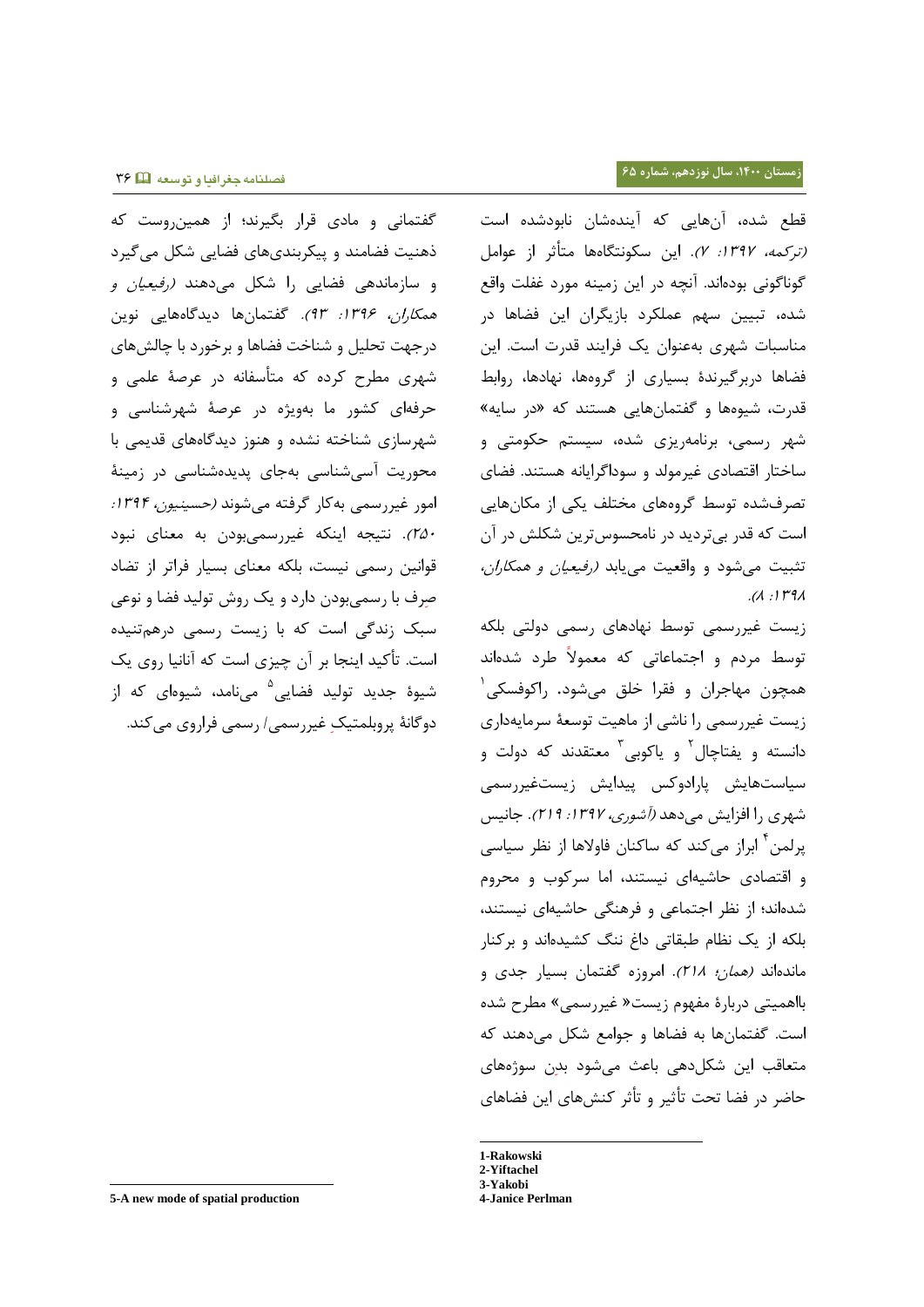# **زمستان ،0011 سال نوزدهم، شماره 65 فصلنامه جغرافیا و توسعه** 02

| جدول ۱: جمع بست گفتمانهای تاتیرگذار در شکلگیری و تکوین بافتهای غیررسمی شهر                                                                                                                                          |                                                                                                                                                                                                                 |                                           |                                                                  |                   |  |  |  |
|---------------------------------------------------------------------------------------------------------------------------------------------------------------------------------------------------------------------|-----------------------------------------------------------------------------------------------------------------------------------------------------------------------------------------------------------------|-------------------------------------------|------------------------------------------------------------------|-------------------|--|--|--|
| راهکار و رویکرد ارائه داده شده                                                                                                                                                                                      | چیستی نگاه                                                                                                                                                                                                      | مكتب هر رويكرد                            | دیدگاه و رویکرد پیرو دلایل<br>پیدایش و تکوین مناطق<br>خودانگيخته | هستىشناسى<br>مكتب |  |  |  |
| نادیدهانگاری- سپردن بافتهای خودانگیخته<br>به جریان خودتنظیمی بازار                                                                                                                                                  | رشد و تراکم شدید جمعیت-فقر و<br>عقب،اندگی کشورهای درحال توسعه-<br>اعتقاد به بینتیجگی برنامهریزی برای<br>بهبود سطح زندگی و مبارزه با فقر –<br>رهاسازی بافتهای خودانگیخته به<br>دستان نامرئي بازار                | مكتب ليبرال                               | ليبراليسم                                                        |                   |  |  |  |
| توسعهٔ مبتنی برا املاک و مستغلات- توسعهٔ<br>مبتنی بر منطق هزینه-فایده- توسعه با اتکا<br>بر بخش خصوصی                                                                                                                | در استطاعت بودن-بازگشت هزینههای<br>انجامشده براى بافتهاى خودانگيخته–<br>تكرار پذيرى فعاليتها–اتكا به بخش<br>خصوصی و سازندگان بزرگ                                                                               | مكتب نئوليبرال<br>منبعث از مكتب<br>اتريش  | نئوليبراليسيم                                                    | انگار مھای درونی  |  |  |  |
| تحسين و پذيرش اين بافتها بهعنوان<br>نکتهای مثبت در روند توسعهٔ شهری و<br>مبارزهای علیه هژمونی و بروکراسی شهری                                                                                                       | بافتهاى خودانگيخته جنبشىست<br>ریشهای علیه بروکراسی دولتی                                                                                                                                                        | پراکسیس شهری                              | پراکسیس شهري و<br>بافتهاى خودانگيخته                             | فردمحو            |  |  |  |
| جلوگیری از حومهنشینی با اِعمال ضوابط<br>تحدیدی برای محدودههای شهری                                                                                                                                                  | شکل و نظام فضایی خاصی که شهر به<br>خود میگیرد، نتیجهٔ رقابت گروههای<br>مختلف شهرى درجهت احراز موقعيت<br>شهر - بازندگان این رقابت به ظهور<br>پدیدههایی نظیر بافتهای خودانگیخته                                   | مكتب<br>جامعشناسى<br>شهري                 | بومشناسي اكولوژي<br>مكتب شيكاگو                                  |                   |  |  |  |
| الگوی رشد اقتصادی درونزا- تحلیل و<br>شناخت مناسبات امپریالیستی موجود در<br>كشورهاى كمترتوسعهيافته                                                                                                                   | بافتهاى خودانگيخته، فرايند انتقال فقر<br>و محرومیت روستا به شهرها-<br>شکل <i>گ</i> یری محدودههای خودانگیخته در<br>كشورهاى جهان سوم «معلول مناسبات<br>و قدرتهای مسلط جهانی از سویی و<br>ویژگیهای ملی از دیگر سو» | مكتبهاى<br>مارکسیستی و<br>نئوماركسيستى    | اقتصاد سياسى فضايى                                               |                   |  |  |  |
| تحلیل مناسبات کلان و توجه به ریشههای<br>مشكلات اين قبيل بافتها براي حل<br>معضلات آنها                                                                                                                               | عقب،اندگی کشورهای درحال توسعه<br>معلول تسلط اقتصادى كشورهاى<br>توسعه يافته- پيدايش بافتهاى<br>خودانگیخته در گروی الگوی توسعه<br>وابسته و برونزا و جریان صنعتیشدن<br>وابسته به شهرنشینی شتابان و ناهمگون         | مكتب وابستگى<br>مربوط به<br>آمريكاي جنوبي | راديكاليسم                                                       | انگارەھاي         |  |  |  |
| برقراري عدالت توزيعي در ارائة خدامات بين<br>شهر و روستا                                                                                                                                                             | بەوجودآمدن بافتھای خودانگیخته در<br>گرو وجود نابرابریهای گسترده بین<br>مناطق شهري و روستايي و بين مناطق<br>مختلف جغرافيايي يک کشور از لحاظ<br>شرایط اقتصادی و فرهنگی                                            | مكتبهاى<br>مارکسیستی و<br>نئوماركسيستى    | نابرابريهاي جغرافيايي                                            | نی و جامعهمحور    |  |  |  |
| کنترل، خودگردانی و خودفراهمسازی<br>كارآمد/ تقويت<br>ظرفيت بهرهمندي مردم با محدودكردن<br>قدرت/ تأكيد بر فهم<br>خواستههای مردم و امکان تحقق آنها/<br>امنيت تصرف ازطريق انتقال حق مالكيت و<br>حق استفاده از آن به مردم | دیوان سالاری و کالایی کردن فضا/<br>گسترش اصول اخلاقى<br>نئوليبرالي، فضا بهعنوان ابزار سلطة<br>سیاسی و ایدئولوژیک/<br>تکیهنکردن بر نیازهای اجتماعی و<br>تمايلات قلبي مردم                                        | فضاي رئالتيكي                             | رويكرد اجتماعي فضايي<br>حق به شهر                                |                   |  |  |  |

مأخذ: مالئی یگانه، :3022 06؛ سلیمانی <sup>و</sup> همکاران، :3022 000؛ *,2020al et Aghaei*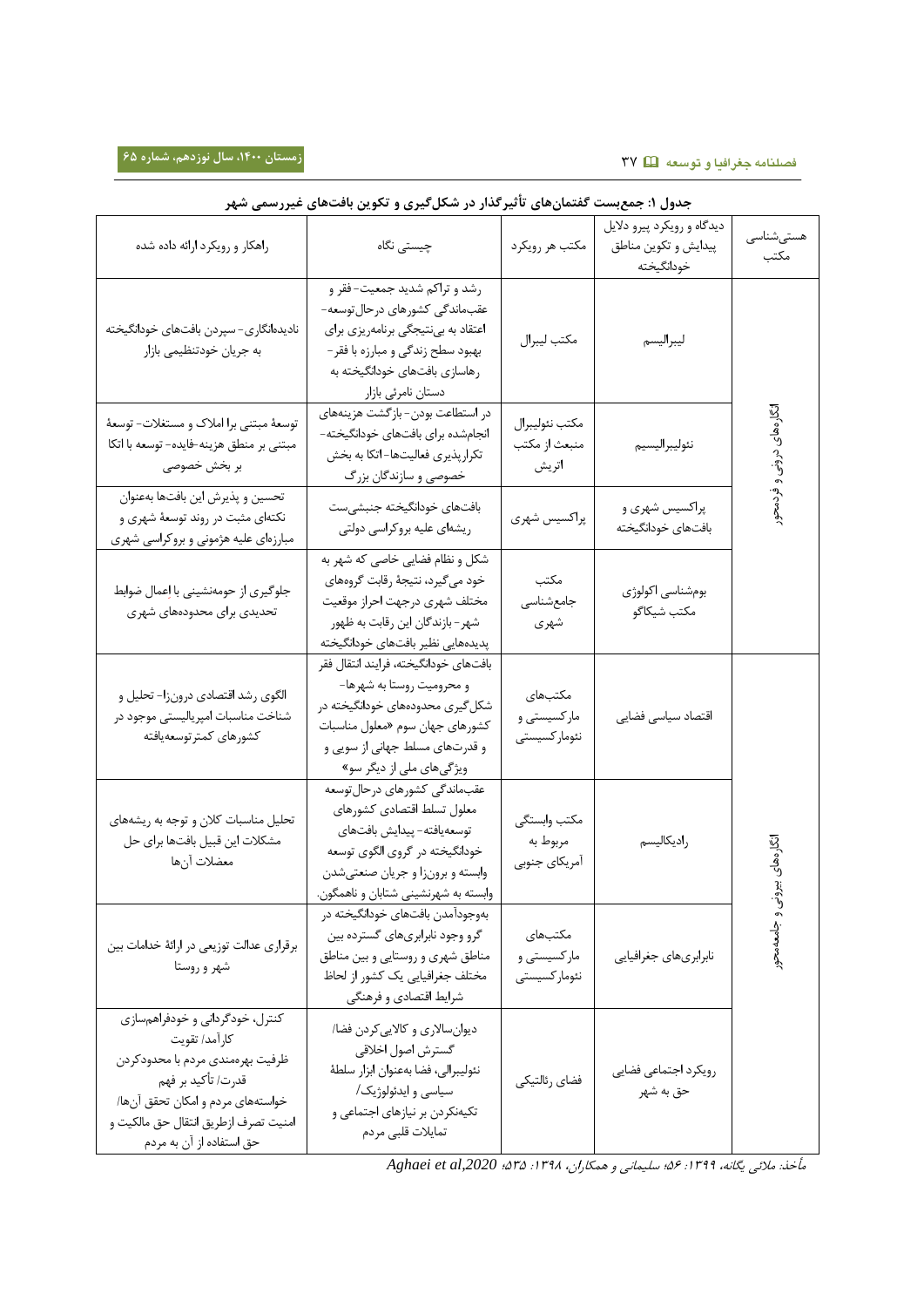محمود و عبدالرحمن در مقالهای با عنوان »تولید اجتماعی فضای شهری در نواحی غیررسمی« اشاره میکنند که با استفاده از نظریۀ لوفور در مورد تولید فضای اجتماعی میتوان تولید فضای شهری در نواحی غیررسمی را توصیف و تبیین کرد. بنا به نظر لوفور )جدای از تسلط شیوۀ تولید سرمایهداری و ایدئولوژی دولت)؛ فضا محصول ترکیب فرهنگ، مصالح، مکان و معماری بوده؛ بنابراین یک محصول پیچیده است (دوستوندی، ۱۳۹۵: ۱۴۶).

یکی از بنیادیترین پرسشهایی که لوفور پیش میکشد، این است که فضای اجتماعی چگونه تولید میشود؟ جستوجو برای یافتن پاسخی برای این سؤال، وی را به سمت ایدۀ تولید فضا میکشاند. ایدهای که تز بنیادین وی را در مورد فضا در خود دارد. این تز از این قرار است که فضای اجتماعی تولیدی اجتماعی است. به باور لوفور، نیروهای مولد، به آنهایی که این نیروها را ساماندهی میکنند، این امکان را میدهد که فضا را کنترل و حتی آن را تولید کنند؛ ازاینرو فضای کلی سرمایهداری، فضای اقتصادی و همگن ارزش مبادلهای را بازنمایی میکند. این ظرفیت مولد به کل فضای کرۀ زمین و فراتر از آن گسترانده میشود )*2016 ,Lefebvre* بهنقلاز محمدی <sup>و</sup> هم*کاران، ١٣٩٨: ١۶٣*). یوسف جباری نیز استدلال میکند که زیست غیررسمی شهری یکی از حالتهای غیررسمی تولید فضاست که همچون فضای اجتماعی شامل سهگانه فضای دریافته، فضای پنداشته و فضای زیسته است:

# **زیست غیررسمی شهری همچون یکفضای دریافته و محسوس**

 یک فضای کالبدی محسوس که دارای یک منطق فضایی سازمانی (خاص خود) است که قابل مشاهده و

خوانا میباشد و سازمان فضای پرکتیسهای اجتماعی را منعکس میکند و بازتابی از طراحی و شکلدهی ساختمانها، محالت و فضاهای شهری است. چنین پرکتیس (عملهای) فضایی، زندگی روزمره و واقعیت شهری گستردهتر را شکل میدهند. زیست غیررسمی نه توسط نهادهای رسمی دولتی، بلکه توسط مردم و اجتماعاتی که معموال طرد شدهاند، همچون مهاجران و فقرا خلق میشود.

**زیست غیررسمی شهری بهمثابه فضای پنداشته** زیست غیررسمی شهری توسط مردم برنامهریزی، طراحی و تولید شده است، نه برنامهریزان، طراحان یا کارشناسان دولتی و حکومت ملی. برنامۀ فضاهای رسمی به لحاظ قانونی مورد تأیید دولت است و توسط مهندسان و کارشناسان فضایی تصور و طراحی شده و فضاهای غیررسمی منتج از ایدئولوژی و دانش طراحی توسط ساکنان خود است.

# **زیست غیررسمی بهعنوان فضای زیسته**

 یک فضای غیررسمی ساخته، طراحی و تجربهشده ازطریق عرف فرهنگی مردم است و بهصورت اجتماعی و فرهنگی ساخته شده و لزوما یک تولید فضای پراکنده و غیرمنطقی نیست. رسوم فرهنگی یکی از تأثیرگذارترین عوامل در تولید و تجربۀ زیست غیررسمی شهری است. بر این اساس زیست غیررسمی یک سازماندهیشدۀ اجتماعی و فرهنگی است و مردم آن را با توجه به عرف نانوشته آن را مدیریت می کنند *(آشوری و همکا<sub>ر</sub>ان، ۱۳۹۷: ۲۱۹*).

## **فصلنامه جغرافیا و توسعه** 02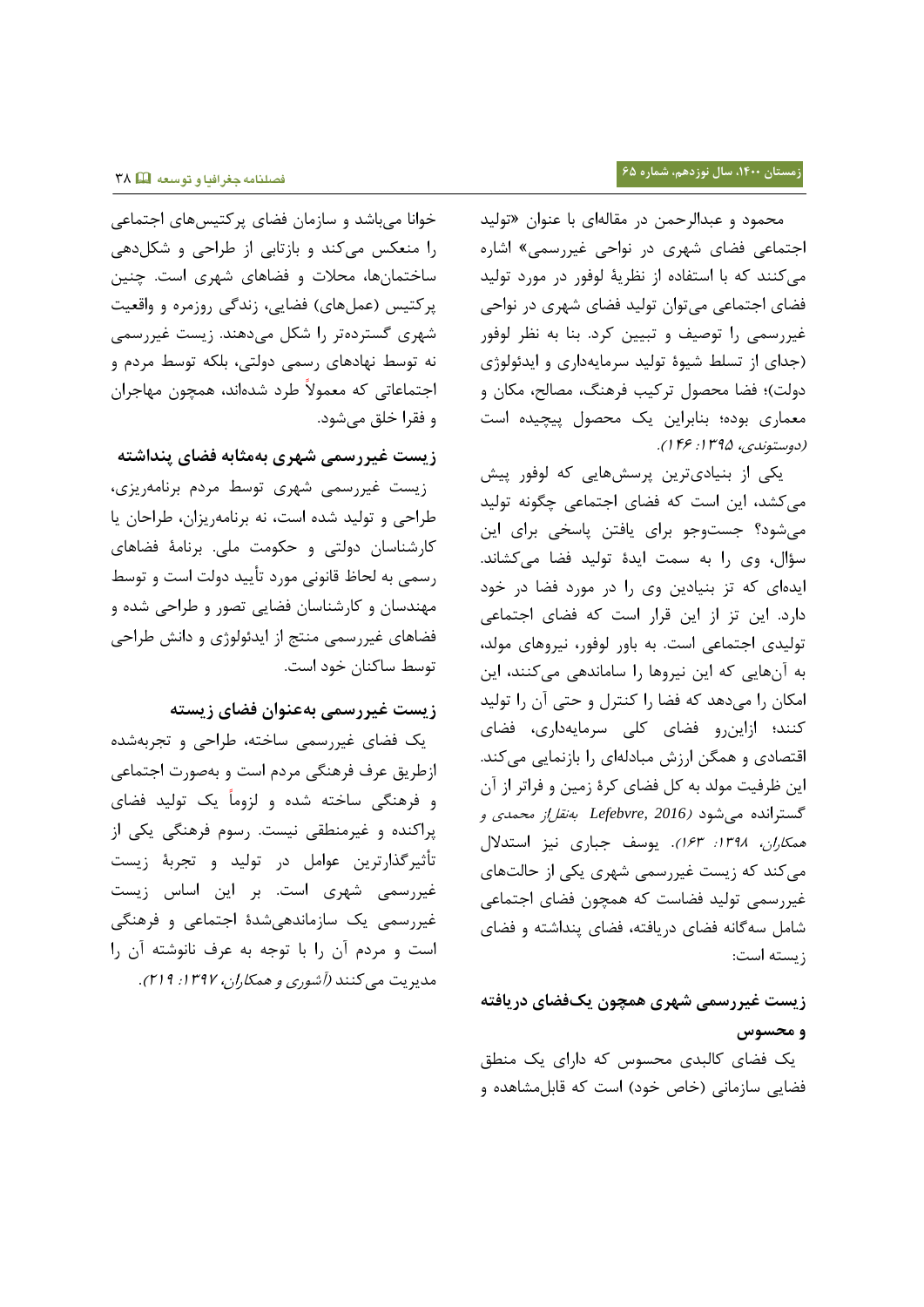**زمستان ،0011 سال نوزدهم، شماره 65 فصلنامه جغرافیا و توسعه** 02



**شکل :5 چگونگی مواجهۀ نقوش و رسوم رسمی و غیررسمی در محیط برنامهریزی شهری** مأخذ: پورجعفر و رستمی، ۱۳۹۸: ۵۰

فرسوده)، ۵۵/۶ هکتار بافت تاریخی و ۲۴۳/۲۷ هکتار مناطق خودانگیخته که 26 هکتار آن با پیشینۀ روستایی هستند، داخل محدودۀ شهر قرار دارد (*ملائی یگانه، ١٣٩٩: ٣).* کانونهای غیررسمی شهر زنجان در بخشهایی از شهر رو به نوسازی طبیعی بوده و در حال هضم در اشکال رسمی توسعۀ شهری هستند؛ اما در بخشهایی هم جوهرۀ رشد خودرو و اسکان غیررسمی همچنان برجاست و حتی رو به توسعه دارد. نبود یک برنامهریزی درست و منطقی، این شهر را در آیندهای نهچنداندور به شهری تبدیل خواهد کرد که راحت زیستن در آن را دچار مشکل خواهد کرد (برزگر و همکاران، ۱۳۹۸: ۱۳۹).

**معرفی بستر پژوهش**

شهر زنجان مرکز استان و شهرستان زنجان در شمالغرب ایران و از بزرگترین شهرهای شمالغرب کشور است. جمعیت شهر براساس سرشماری سال ۱۳۹۵ خورشیدی ۲۳۱۷۸۰ است *(مرکز آمار ایران،* 3020(. سکونتگاههای غیررسمی شهر زنجان بهعنوان قلمرو مورد مطالعۀ تحقیق، در بخشهای حاشیهای و برخی نزدیک به مرکز شهر زنجان قرار دارد. این محدوده با مساحت 022 هکتار، تقریبا 33/2 درصد از کل مساحت شهر )6362/22 هکتار( را شامل میشود (*آرمانشهر، ۱۳۸۸: ۱۶).* در شهر زنجان از مجموع ۶۲۰۰ هکتار مساحت محدودۀ شهری، 200/20 هکتار بافت ناکارآمد شهری، شامل 206/22 هکتار میانی )بافت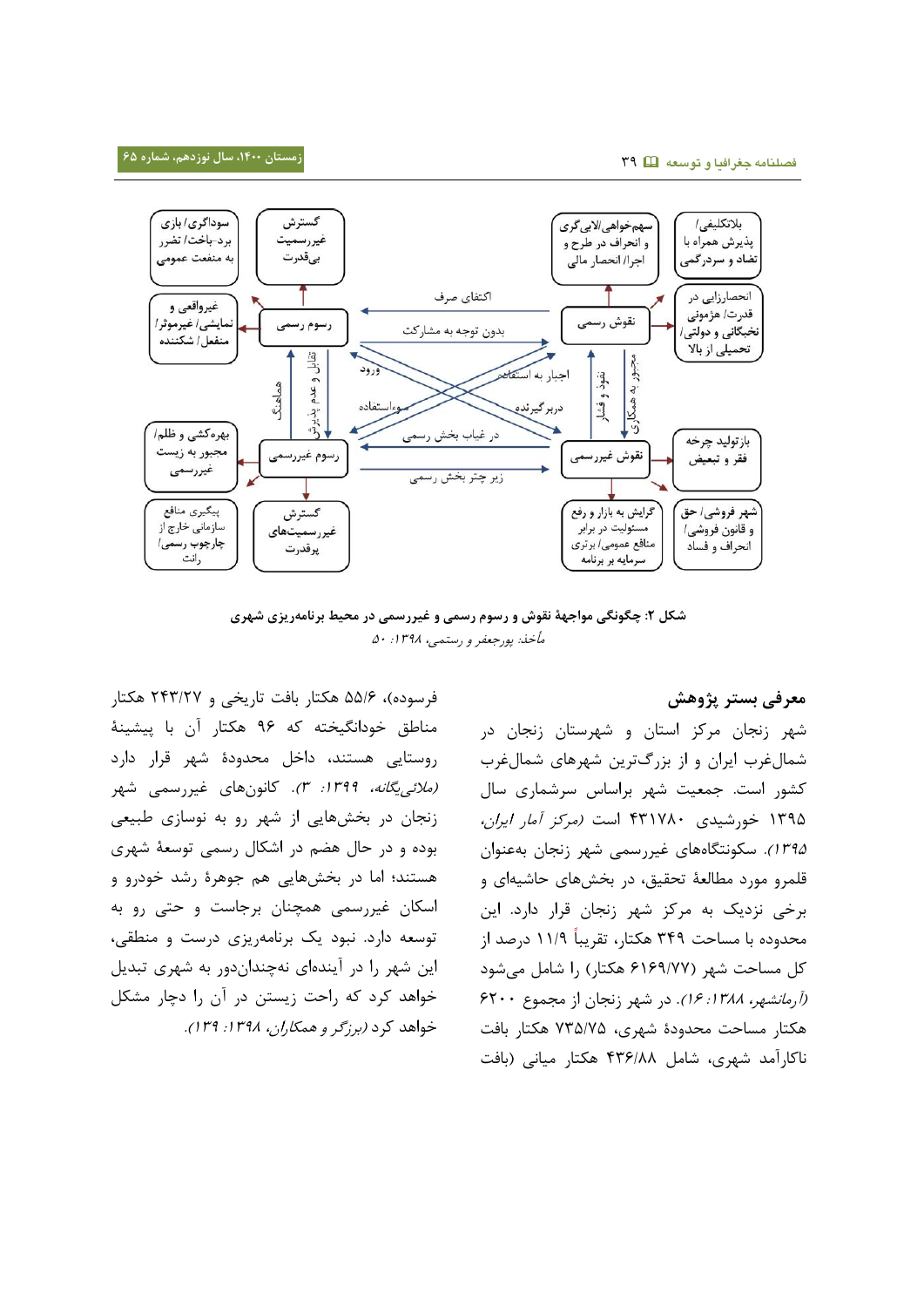

**شکل :3 موقعیت سکونتگاههای غیررسمی شهر زنجان در تقسیمات فضایی کشور** تهیه و ترسیم: نگارندگان، 3255

توسعۀ شهری حاصل شود؛ زیرا زیست غیررسمی در شهر زنجان محصول جستوجوی سرپناه در بازار غیررسمی، ازهمگسیخته و ارزان زمین، فقدان سیاستهای مدون در بخش زمین و گسترش بازار غیررسمی زمین است. این پدیده عالوه بر آثار سوء بسیار در بخشهای اصلی اقتصاد، مانند مسکن و کشاورزی، منجر به ناهنجاریهایی اقتصادی و فرهنگی بسیاری در زندگی شهری شده که آنهم به نوبۀ خود مشکالت متعددی را در بخش مسکن رقم خواهد زد (حیدری و *همکاران، ۱۳۹۸: ۱۸: ۱).* 

اینمناطق به تأسی از الگوهای معماری بومی، چهرهای روستاشهری به شهر بخشیده است که از آن جمله میتوان به فاطمیه، ترانس، نجفآباد )شامل محالت قدیمی زورآباد یا بیسیم)، مهدیه، گوجوکآباد، صفرآباد و خاندرّه (با خاستگاهی روستایی) اشاره کرد. پیشبینی میشود در دهههای آتی، روند گسترش شهر و در کنار آن سکونتگاههای اقشار کمدرآمد ادامه یابد و بخش قابلتوجهی از ناپایداری در پیرامون محدودههای تعریفشده برای شهر برآمده از تصمیمات کنونی مدیریت شهری و برنامهریزی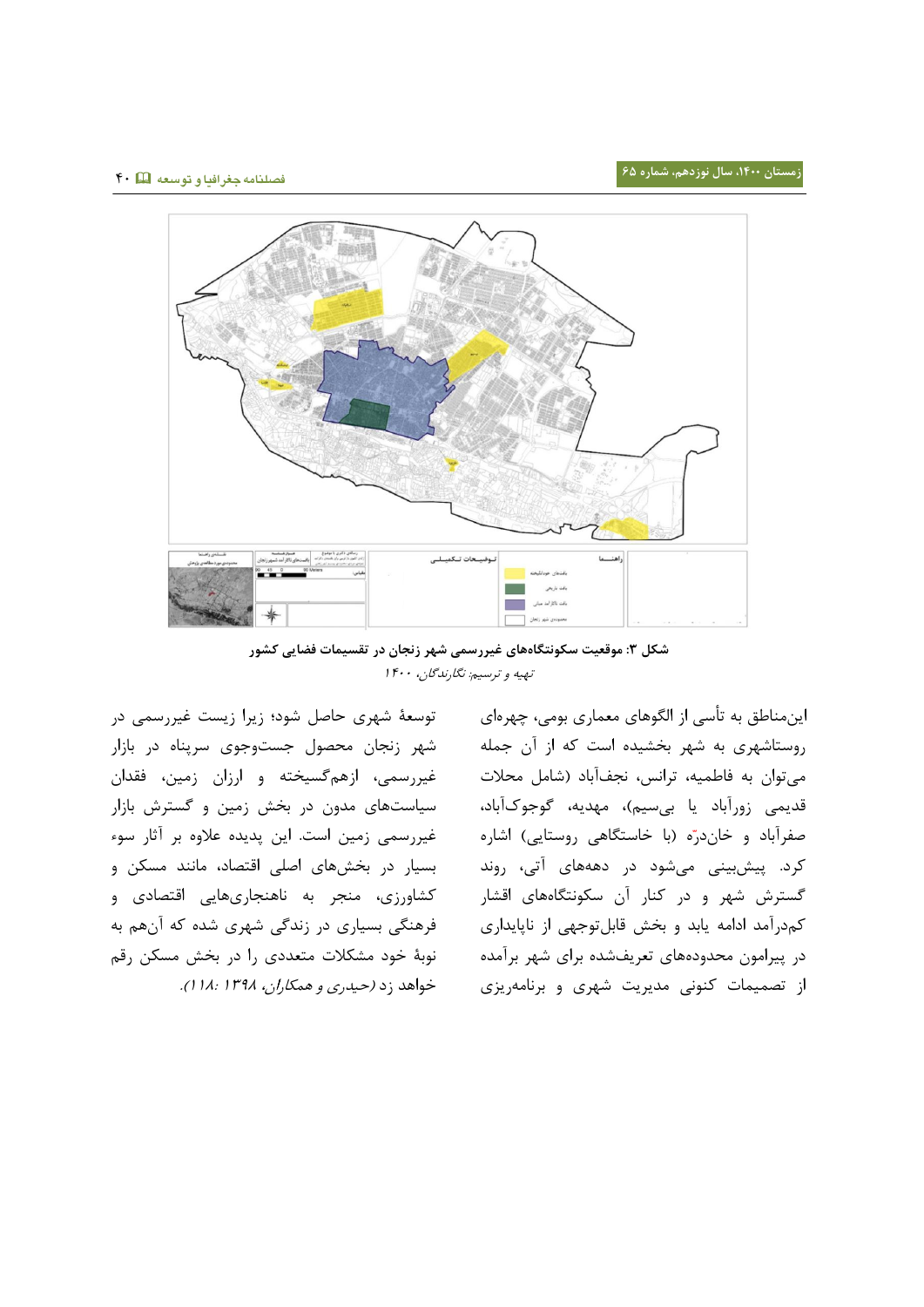| عوامل تشديدكننده                             | عوامل شكل دهنده                                                                         |
|----------------------------------------------|-----------------------------------------------------------------------------------------|
| ١.برخورد گزينشي غيريكپارچۀ مديريت شهري       | ١.قوانین اصلاحات ارضی (از بین رفتن کشاورزی) و تبع آن شروع سیل مهاجرت به شهرها.          |
| برای پاسخ به نیازهای ساکنان جدید شهر         | ۲. رشد بهداشت در مناطق محروم در دورهٔ دولتهای سوم و چهارم بعد از انقلاب و نیز نیمهٔ اول |
| ٢.ضوابط سخت و صلب برای جلوگیری از            | دههٔ پنجاه                                                                              |
| ساختوساز.                                    | ۳. نبود برنامهای منسجم بر پایهٔ نگرش سیستمی ناظر بر مدیریت و برنامهریزی فضایی درجهت     |
| ۳. عدم توجه به بحث اشتغال و معیشت این گروهها | توزيع و ادارهٔ سكونت گاهها در منطقه (استان).                                            |
| پیرو غیررسمی محسوب کردن این مناطق            | ۴. افزایش جمعیت و دگرگشت طبقاتی با عنوان فرایند درونتابی ساختاری که باعث سیل            |
| ۴. ضوابط و مقررات تفکیکی زمین و ساختمان و    | مهاجرت شد                                                                               |
| تعیین کاربری نامتناسب با نیازهای گروههای     | ۵. سیاستهای بانک جهانی و صندوق بینالمللی پول در ایران                                   |
| کمدرآمد شهري.                                | ۶. قطبی کردن منطقه ازطریق ارجحیت فضای منتخب سیاسی-اداری و تمرکز امکانات                 |
| ۵. برخورد تخریبی یا نادیدهگرفتن اسکان        | (فرصتهای شغلی در بخش صنعت و خدمات) و در طرف دیگر بیتوجهی به پیرامون و بهتبع             |
| غیررسمی از طرف مدیریت شهری و نپذیرفتن آن     | آن افت شرایط زیستی در روستاها و شکلگیری روند شتابان گسیل جمعیت به شهر در                |
| بهعنوان راهحلي خودانگيخته و قابلارتقا.       | جستوجوی فرصتهای مناسب زندگی.                                                            |
| ۶. وجود باندهای نامشروع و زمینباز.           | ۷. روند صعودی افزایش قیمت و اجارهبهای مسکن در محدودههای شهری، سیاستهای                  |
| ۷. عدم وجه به بُعد فرهنگی و اجتماعی و        | غیرمنعطف عرضهٔ زمین و مسکن و نامتناسب با استطاعت ساکنان، عدمپاسخ به نیازهای             |
| آموزشهای کافی در این مناطق.                  | سکونتی ساکنان کمدرآمد عمدتاً مهاجر شهر (پیشیگرفتن رشد بر توسعهٔ شهری)                   |
| ٨.ضعف بنية اقتصادي ساكنان در بافت محدودة     | ۸. تمایز شدید بین مرزهای درون و برون از محدودههای تعریفشده برای شهر و بهتبع آن          |
| بىسيم                                        | شکل گیری فضایی مناسب برای اسکان غیررسمی (دارای ابعاد مثبت و منفی)                       |
|                                              | ۹. وجود ايدئولوژيهاي افزايش جمعيت، بدون درنظر گرفتن زيرساختهاي كافي                     |
|                                              | ماخذ: ملائي پگانه، ١٣٩٩: ١٩٢                                                            |

-

## **جدول :5 علل شکلگیری بافتهای خودانگیختۀ شهر زنجان**

# **روششناسی پژوهش**

نوشتار حاضر بر حسب هدف تحقیق کاربردی و بر حسب روش آمیخته «کمّی-کیفی» است. نوشتار حاضر براساس ماهیت و روش تحقیقات، توصیفی (تحلیل محتوا) و علّی است. این نوع تحقیق بیشتر بر روی متنهای مکتوب، شفاهی و تصویری درخصوص موضوع خاصی انجام میشود؛ نظیر کتابها، روزنامهها، مقالهها و... انجام شده که در این نوشتار شاخصهای تحقیق در قالب دو متغیر وابسته )تولید فضای زیست غیررسمی) و متغیر مستقل (پیشرانهای پنجگانۀ مؤثر بر زیست غیررسمی در قالب مدل DPSIR)، استخراج و نماگرهای آن تدوین شد<sup>۱</sup>(جدول۳). پژوهش حاضر به لحاظ قلمرو زمانی مقطعی *(شهریور* 

*۱۳۹۸)* بوده است. گردآوری اطلاعات مورد نیاز پژوهش ازطریق مطالعات دقیق کتابخانهای )استفاده از اسناد و مدارک) بهمنظور فراهمساختن مبانی تئوریک و در چارچوب روش کمّی بر تکنیک پیمایش )مشاهدۀ مستقیم با ابزار کارت مشاهده و مصاحبه با خبرگان امر ازطریق پرسشنامۀ ساختاریافته( استوار بوده است. مدل DPSIR با تلفیق دادهها و نحوۀ اثرگذاری آنها بر یکدیگر، شاخصهای پیشران را شناسایی میکند. این مدل از 0 مؤلفۀ اصلی )نیروهای پیشران <sup>؟</sup>؛ فشار <sup>؟</sup>؛ وضعیت ۠؛ تأثیر ً؛ و پاسخ ٰ) تشکیل شده است که شاخصها براساس این مؤلفهها دستهبندی میشوند. خروجی نهایی دستهبندی و اصالح پرسشنامه به شرح جدول زیر است.

- **3-Driving**
- **4-Pressure**
- **5-State**
- **6-Impact 7-Response**

**<sup>0</sup> - پیشرانهای شناساییشده براساس مشاهدات میدانی محقق )ساکن محله( و تحلیل محتوای آثار پژوهشی صورتگرفتۀ نگارنده و منتج از نتایج و یافتههای آن در زمینۀ مطالعاتی بوده است که بهدلیل فرمت نشریه از ذکر مشخصات مطالعات خودداری شده و در صورت خواستار داور محترم مصادیق پژوهشی آن خدمت محترم ارسال میشود.**

l **2-Cross sectional**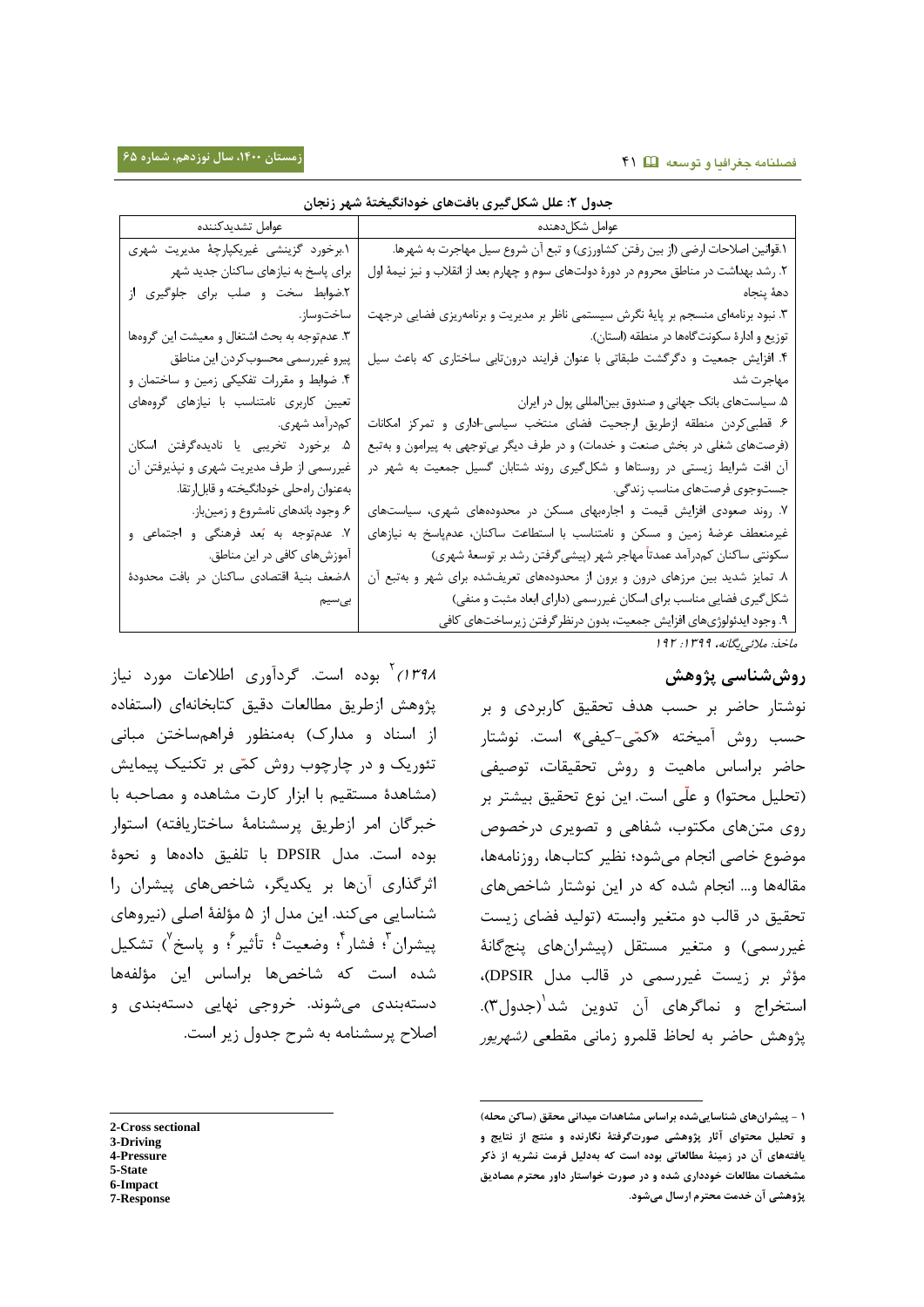| جدول ۳: دستهبندی شاخصها بر اساس مؤلفههای مدل DPSIR                                                                     |                                   |         |  |  |  |  |
|------------------------------------------------------------------------------------------------------------------------|-----------------------------------|---------|--|--|--|--|
| مؤلفه                                                                                                                  | کد                                | ابعاد   |  |  |  |  |
| حمایت و هماهنگی مدیران شهری برای تسهیل روند نوسازی                                                                     | D1                                |         |  |  |  |  |
| مدیریت املاک و مسکن جهت کنترل قیمت زمین و مسکن براساس ظرفیتهای محله                                                    | D <sub>2</sub>                    |         |  |  |  |  |
| تدوین ضوابط و مقررات قابل اجرای بمنظور ساماندهی و نوسازی ابنیه مخروبه و متروک                                          | D <sub>3</sub>                    |         |  |  |  |  |
| نيروهاي توسعهگر جهت تسهيل فرآيند اداري بازآفريني                                                                       | D4                                |         |  |  |  |  |
| سرمایهگذاری بخش خصوصی و عمومی در فعالیتهای عمومی و مردم محور در محله                                                   | D5                                |         |  |  |  |  |
| ظرفیتسازی برای مشارکت مردم از طریق برنامههای توانمندسازی                                                               | D <sub>6</sub>                    | نيروهاى |  |  |  |  |
| تشویق و حمایت سازمانهای غیردولتی داوطلبانه (NGO) برای حمایت از اقشار آسیبپذیر<br>در قالب برنامههای متنوع               | D7                                | پيشران  |  |  |  |  |
| اجرای برنامههای حمایتی (اقتصادی– اجتماعی) توسط نهادهای حمایتگر (بهزیستی– کمیته امداد و…)                               | D <sub>8</sub><br>براي اقشار ضعيف |         |  |  |  |  |
| آموزش ساكنين محله نسبت بهوظايف و حقوق شهروندى و روند ادارى مطالبات براساس ظرفيت تخصصى<br>سازمانهاى مرتبط باتوانمندسازى | D <sup>9</sup>                    |         |  |  |  |  |
| ضعف سیستم حمل و نقل محلهای و ضریب دسترسی پایین با سایر محلات                                                           | P <sub>1</sub>                    |         |  |  |  |  |
| توزیع نامطلوب کاربریهای مزاحم، ناسازگار و فاقد کارآیی شهری در سطح محله                                                 | P <sub>2</sub>                    |         |  |  |  |  |
| نبود سازوکار سیستم حمل و نقل مناسب جهت تردد ناوگان حمل و نقل عمومی در تمامی سطوح محله                                  | P <sub>3</sub>                    |         |  |  |  |  |
| وجود آلودگی صوتی و هوا                                                                                                 | P <sub>4</sub>                    |         |  |  |  |  |
| استحكام پايين اغلب ابنيهها                                                                                             | P <sub>5</sub>                    |         |  |  |  |  |
| مشکل سند مالکیت بیش از ۶۰ درصد واحدهای مسکونی محله                                                                     | P <sub>6</sub>                    | فشار    |  |  |  |  |
| سطح پایین کیفیت زندگی و ضعف زیستپذیری محله                                                                             | P7                                |         |  |  |  |  |
| عدم تعادل بین ظرفیتهای اجتماعی- اقتصادی با سرانه کاربریها                                                              | P8                                |         |  |  |  |  |
| کمبود خدمات و تاسیسات و تجهیزات شهری در سطح محله و وابستگی به محلات پیرامون                                            | P <sub>9</sub>                    |         |  |  |  |  |
| ضعف تعادل ساختاري- كاركردي بين ظرفيت كالبدي و جمعيت محله                                                               | P10                               |         |  |  |  |  |
| وجود ظرفيتهاى اراضى خالى پيرامون محله بىسيم                                                                            | S <sub>1</sub>                    |         |  |  |  |  |
| رفع مشكل خودانگيختگي و غيرقانوني بودن بافت بهواسطه معاملات قولنامهاي                                                   | S <sub>2</sub>                    |         |  |  |  |  |
| ناامنی و رشد انواع بزهکاری بویژه در اماکن عمومی و رها شده                                                              | S3                                |         |  |  |  |  |
| بهداشت و سلامت عمومی ضعیف محله                                                                                         | S <sub>4</sub>                    | وضعيت   |  |  |  |  |
| ضریب دسترس پذیری ضعیف محله و نیاز به اصلاح سسله مراتب معابر                                                            | S <sub>5</sub>                    |         |  |  |  |  |
| نبود تشکلهای مردمی محله با محوریت معتمدان و نیروهای داوطلب مردم نهاد جهت همفکری و حل مشکلات                            | S <sub>6</sub>                    |         |  |  |  |  |
| منظر در معابر فرعی و آلودگی بصری و هوا                                                                                 | S7                                |         |  |  |  |  |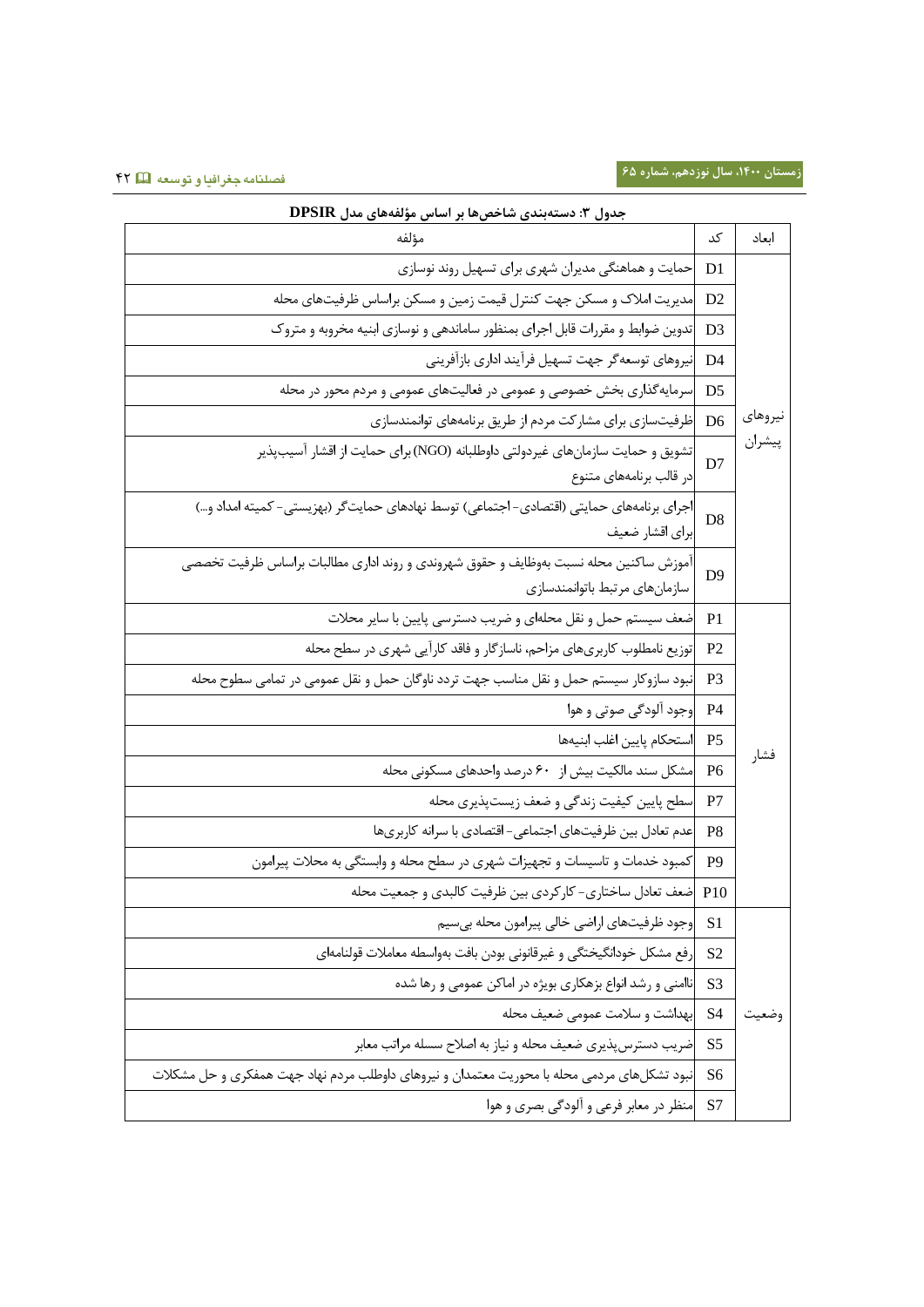| ادامه جدول ۲                                                                                                                  |                |       |
|-------------------------------------------------------------------------------------------------------------------------------|----------------|-------|
| مؤلفه                                                                                                                         | کد             | اىعاد |
| مشارکت کنشگران بازآفرینی و ساماندهی محله                                                                                      | 11             |       |
| مناسبسازي فضاهاي عمومي و معابر براي تمامي اقشار مردم(سالمندان، معلولين و)                                                     | 12             |       |
| ايجاد دفاتر تسهيل گرى توسعه محور                                                                                              | I <sub>3</sub> |       |
| تدوین رنامههای حمایتی برایتوسعه فعالیتهای کارآفرینی و مشاغل خانگی بمنظور احیاء<br>زيرساخت اقتصادى- اجتماعي خانوارهاى آسيبپذير | I <sub>4</sub> | تأثير |
| حفظ مشاغل و افزایش چشم نداز اشتغال و بنگاههای کسب و کار در محله                                                               | 15             |       |
| تعریف تسهیلات ویژه برای ساکنان در قالب سیاستهای تشویقی بازآفرینی و توانمندسازی                                                | I6             |       |
| اصلاح قوانین و مقررات شهری، متناسب با ظرفیت توانمندسازی سکونتگاههای غیررسمی،<br>بامنافع ملي و مردم محله                       | I7             |       |
| تجميع قطعات و حل معضل ريزدانگي بافت                                                                                           | R1             |       |
| نورپردازی و ساماندهی بصری فضاهای عمومی بویژه در هنگام شب                                                                      | R <sub>2</sub> |       |
| توزيع متعادل كاربرىهاى خدماتي محله براساس سرانههاى استاندارد                                                                  | R <sub>3</sub> |       |
| بهسازي إلمانها و مبلمان شهري بمنظور زيباسازي و مناسب سازي فضايهاي عمومي محله                                                  | R4             |       |
| تدوین و توسعه برنامههای اجتماعی- فرهنگی جهت تقویت امنیت محله                                                                  | R <sub>5</sub> |       |
| تدوین و اجرای برنامههای آموزشی و همایشهای محلی جهت تقویت سرمایه اجتماعی محله                                                  | R <sub>6</sub> | پاسخ  |
| ایجاد و توسعه فضاهای عمومی متنوع بمنظور ارتقای حضورپذیری مردم در محله                                                         | R7             |       |
| متنوع سازی و زیباسازی چشم نداز عمومی محله جهت تقویت حس تعلق مکانی                                                             | R <sub>8</sub> |       |
| بهسازی بلوکها و اسکلت شهری بافت جهت سهولت تردد و دسترسپذیری                                                                   | R9             |       |
| R10  بهسازی و ترمیم شبکه فاضلاب و کانلهای جمعآوری آبهای سطحی                                                                  |                |       |

مأخذ:: نگارندگان، <sup>3022</sup>

جامعۀ آماری تحقیق شامل ساکنین سکونتگاههای غیررسمی شهر زنجان است اما با توجه به تخصصی بودن موضوع، از جامعه آماری متخصصین از روش دلفی برای توزیع پرسشنامه بهره گرفته شده است. 3 شیوه نمونهگیری از نوع غیراحتمالی و به صورت نمونهگیری گلولهبرفی<sup>۲</sup> بوده است<sup>۳</sup>. در این تحقیق گروه متخصصین شامل اساتید دانشگاه، دانشجویان دکتری برنامهریزی شهری، شهرسازی و اقتصاد و کارشناسان ارشد سازمانهای متولی مدیریت شهری است. در این راستا، هیچ قانون صریحی در مورد تعداد

1

متخصصان وجود ندارد و بسته به هدف دلفی، وسعت، زمان جمعآوری دادهها و منابع در دسترسی، تعداد شرکتکنندگان معموال بین 30 تا 05 نفر برآورد میشود )*46 2004: ,Windle*). در نوشتار حاضر این تعداد بر اساس محدودیت همکاری و شرایط کرونایی 05 نمونه آماری تعیین گردیدند. برای تحلیل دادهها از آزمون تکنمونهای T و آزمون تحلیل مسیر در قالب مدل DPSIR استفاده شده است. ابتدا دادههای تحقیق با فرآیند دلفی گردآوری گردید. سپس با استفاده از آزمون تکنمونهای  $\rm T$  وضعیت شاخصهای تحقیق در رابطه با شرایط زیستپذیری فعلی و ساماندهی سکونتگاههای غیررسمی شهر بررسی شد و میزان تعمیمدهی شاخصها مشخص گردید. در مرحله بعد با استفاده از روش تحلیل مسیر، میزان تأثیر هرکدام از مؤلفهها بر ساماندهی زیست

**<sup>1-</sup>Random Sampling 2-Snowball Sampling**

**<sup>3</sup> - نمونهگیری گلوله برفی زمانی استفاده میشود که تمرکز تحقیق بر روی درک پیچیدگی یک قضیه یا اتفاق است. در آنها همه اعضا شانس انتخاب شدن ندارند و شانس هر عضو هم مشخص نیست. و در آن تعداد محدودی نمونه انتخاب می شوند و از آنها خواسته میشود، افرادی که ویژگی مشابه دارند معرفی شوند.**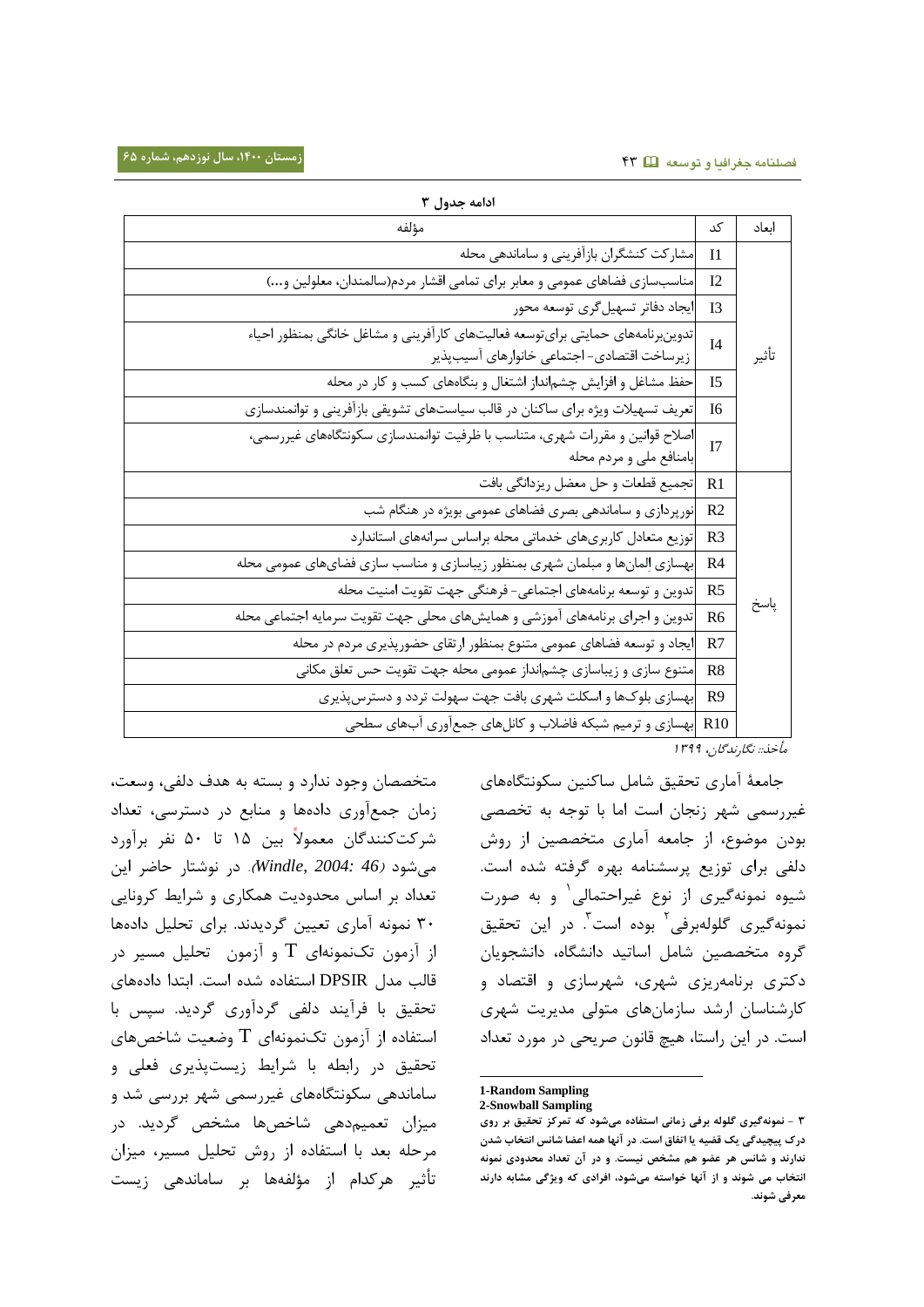نشانگر سطح متوسط تأثیرگذاری بر فرایند زیستپذیری و ساماندهی سکونتگاههای غیررسمی شهر زنجان است. از طرفی سطح معنیداری برای همۀ شاخصها کمتر از 5/50 درصد است؛ بنابراین نتایج تحلیل قابلتعمیم به کل جامعۀ آماری شهر است.

در بین مؤلفههای پیشران، بیشترین امتیاز متعلق به »2D. مدیریت امالک و مسکن درجهت کنترل قیمت زمین و مسکن براساس ظرفیتهای محله« با ضریب 0/22 و میانگین 0/22 است؛ بنابراین برای رشد و تعالی محله باید وضعیت مالکیت و قیمت زمین و مسکن تحت کنترل مدیریت شهری قرار بگیرد تا میزان بورس بازی زمین و تولید فضای کاذب و رانتی کاهش یابد. از طرفی شاخص »8D. اجرای برنامههای حمایتی )اقتصادی-اجتماعی( توسط نهادهای حمایتگر )بهزیستی- کمیتۀ امداد و...( برای اقشار ضعیف« با ضریب -3/70 و میانگین 7/22 کمترین امتیاز را به خود اختصاص داده؛ بنابراین در این زمینه باید بازنگری جدی در برنامهریزی معیشتی- حمایتی صورتگیرد تا عالوه بر توانمندسازی اقشار آسیبپذیر، میزان مناقشات اجتماعی-اقتصادی نیز کاهش یابد. غیررسمی بررسی و تحلیل شد. روش تحلیل مسیر نوعی تحلیل رگرسیونی است که برای درک علیت و نمایش الگوی روابط علی در میان مجموعهای از متغیرهای مرتبط باهم کاربرد دارند و با استفاده از آزمون رگرسیون خطی چندمتغیره انجام شد. همچنین به فراخور نیاز تحقیق از نرمافزار SPSS استفاده شد.

## **تجزیهوتحلیل**

**خوانش تولید فضای زیست در متن زیست غیررسمی شهر زنجان**

بهمنظور تبیین وضعیت شاخصهای مؤثر بر ساماندهی و توانمندسازی زیست غیررسمی بهعنوان بافت ناکارآمد شهری از آزمون تکنمونهای  $\rm T$  استفاده شده است. نکتۀ مهم این آزمون، تعمیمپذیر نتایج تحلیل به کل جامعۀ آماری و قابلیت تبیین و تحلیل آن به زمان آینده است. در این زمینه هرکدام از مؤلفههای مدل را بهطور جداگانه بررسی میکنیم.

خروجی نهایی مدل DPSIR در قالب آزمون تکنمونهای T برای مؤلفۀ نیروهای پیشران یا نیروی محرکه نشان داد که میزان تأثیرگذاری و ضریب این مؤلفه برابر با 2/22 با میانگین 0/02 است. این مقدار

| سطحمعنىدارى | درجهٔ آزادی | آمارهٔ T | ميانگين | مؤلفهها                                | کد             |
|-------------|-------------|----------|---------|----------------------------------------|----------------|
| 0.00        | 29          | 3.53     | 3.70    | حمایت و هماهنگی مدیران شهری            | D1             |
| 0.00        | 29          | 5.49     | 3.97    | مدیریت املاک و مسکن درجهت کنترل        | D <sub>2</sub> |
| 0.00        | 29          | 1.58     | 3.33    | تدوين ضوابط و مقررات قابل جرا          | D <sub>3</sub> |
| 0.00        | 29          | 0.74     | 3.17    | استخدام نيروهاي توسعهگر درجهت تسهيل    | D <sub>4</sub> |
| 0.03        | 29          | 2.25     | 3.47    | سرمایهگذاری بخش خصوصی و عمومی در…      | D <sub>5</sub> |
| 0.02        | 29          | 2.60     | 3.57    | ظرفیتسازی برای مشارکت مردم از          | D <sub>6</sub> |
| 0.00        | 29          | $-0.42$  | 2.93    | تشويق و حمايت NGOها براي حمايت از      | D7             |
| 0.00        | 29          | $-1.23$  | 2.77    | اجرای برنامههای حمایتی اقتصادی-اجتماعی | D <sub>8</sub> |
| 0.02        | 29          | 2.45     | 3.47    | آموزش ساكنان محله نسبتبه وظايف و…      | D <sup>9</sup> |
| 0.00        | 29          | 4.87     | 3.37    | کل ِ                                   |                |

**جدول :0 دستهبندی شاخصهای نیروهای پیشران**

مأخذ: نگارندگان، <sup>3022</sup>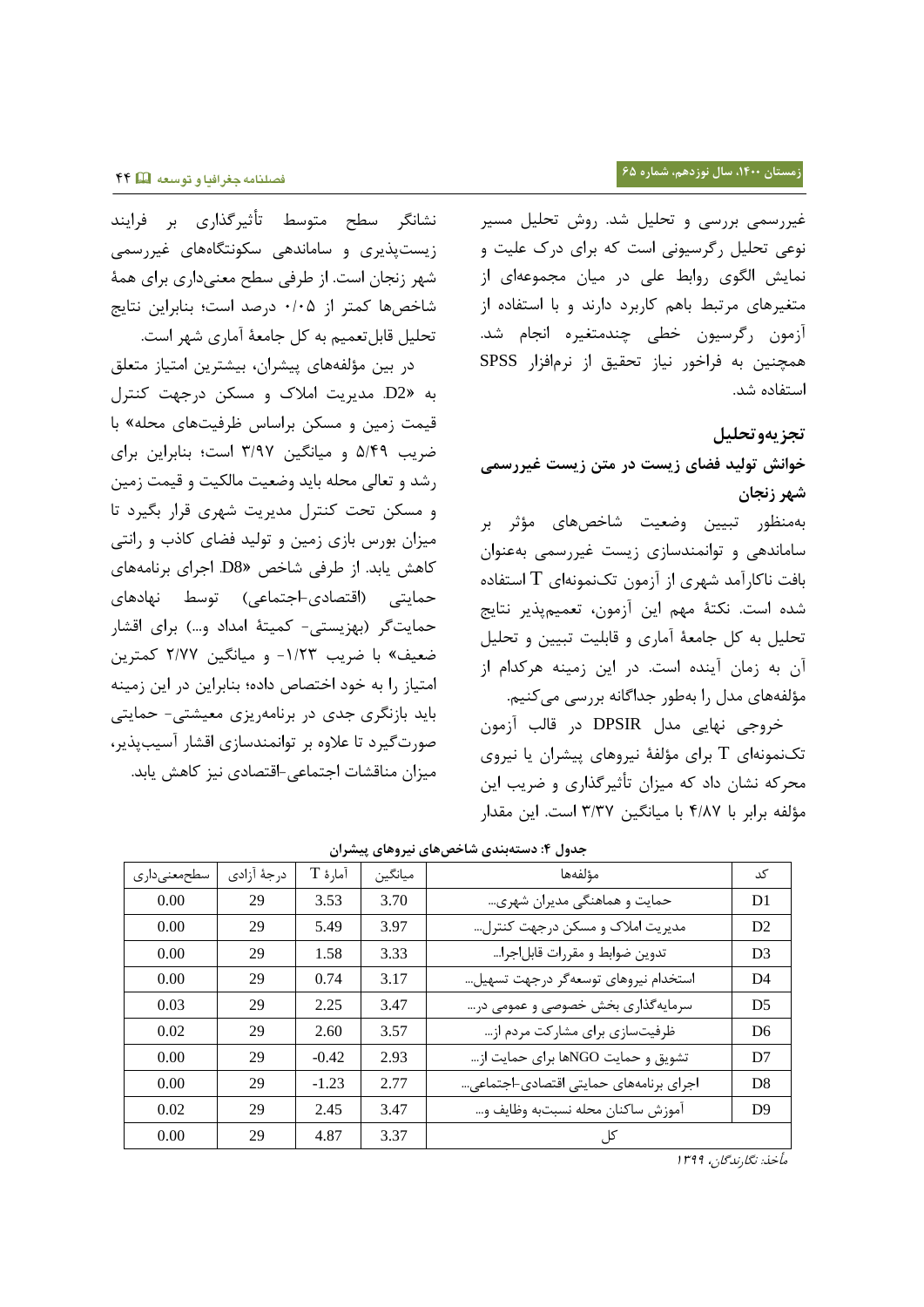»9P. کمبود خدمات و تأسیسات و تجهیزات شهری در سطح محله و وابستگی به محالت پیرامون« با ضریب 7/62 و میانگین 7/6 کمترین تأثیر را داشته است. این رویه نیز نشان میدهد که نبود زیرساختها و خدمات در سکونتگاههای غیررسمی براساس نیازهای ساکنان، یکی از علل ناکارآمدی این قبیل بافتها است و این رویه فشار جدی بر مهاجرت سرمایهداران و مالکان طبقۀ متوسط و جایگزینی با اقشار کمدرآمد وارد میکند.

در مؤلفه نیروهای فشار، ضریب آمارۀ تکنمونهای T برابر با 0/22 با میانگین 0/00 است. این ضریب نشانگر تأثیر قابلتوجه این مؤلفهها بر فرایند زیستپذیری و ساماندهی سکونتگاههای غیررسمی شهر زنجان است. در این میان مؤلفۀ »6P. مشکل سند مالکیت بیش از 65 درصد واحدهای مسکونی محله« با ضریب 6/65 و میانگین 2 بیشترین تأثیر را داشته است؛ بنابراین در زمینۀ نیروهای فشار باید بر مسئلۀ سند مالکیت زمینها و واحدهای مسکونی مشاع توجه ویژهای صورت گیرد. درمقابل نیز شاخص

| ־ט״־ט <i>ייתר</i> ״ט −‴- |             |          |         |                                         |                 |  |  |
|--------------------------|-------------|----------|---------|-----------------------------------------|-----------------|--|--|
| سطح معنىدارى             | درجهٔ آزادی | آمارهٔ T | ميانگين | مؤلفهها                                 | کد              |  |  |
| 0.02                     | 29          | 2.38     | 3.60    | ضعف سيستم حملونقل درون محله             | P <sub>1</sub>  |  |  |
| 0.03                     | 29          | 2.35     | 3.50    | توزيع نامطلوب كاربرىهاى مزاحم، ناسازگار | P <sub>2</sub>  |  |  |
| 0.00                     | 29          | 1.58     | 3.37    | نبود سازوكار سيستم حملونقل مناسب        | P <sub>3</sub>  |  |  |
| 0.03                     | 29          | 2.29     | 3.50    | وجود آلودگی صوتی و هوا                  | P <sub>4</sub>  |  |  |
| 0.00                     | 29          | 3.13     | 3.73    | استحكام پايين اغلب ابنيه                | P <sub>5</sub>  |  |  |
| 0.00                     | 29          | 6.60     | 4.00    | مشكل سند مالكيت بيش از ۶۰ درصد          | P <sub>6</sub>  |  |  |
| 0.00                     | 29          | 1.00     | 3.20    | سطح پایین کیفیت زندگی و ضعف…            | P7              |  |  |
| 0.00                     | 29          | $-0.21$  | 2.97    | عدم تعادل بين ظرفيتهاى اجتماعي          | P <sub>8</sub>  |  |  |
| 0.01                     | 29          | $-2.69$  | 2.60    | کمبود خدمات و تأسیسات و تجهیزات شهری    | P <sub>9</sub>  |  |  |
| 0.00                     | 29          | $-0.85$  | 2.87    | ضعف تعادل ساختاري-كاركردي بين ظرفيت     | P <sub>10</sub> |  |  |
| 0.00                     | 29          | 5.49     | 3.33    | کل ِ                                    |                 |  |  |

|  | جدول ۵: دستهبندی شاخصهای نیروهای فشار |  |
|--|---------------------------------------|--|
|--|---------------------------------------|--|

مأخذ: نگارندگان، <sup>3022</sup>

سومین مؤلفه مدل DPSIR در تبیین فرایند زیستپذیری و ساماندهی سکونتگاههای غیررسمی شهر زنجان، شاخصهای »وضعیت« است. این مؤلفه با ضریب 2/00 و میانگین 0/02 نقش قابلتوجهی در زیستپذیری و ساماندهی بافت دارد و ضریب امتیاز باالی جامعۀ آماری به شاخصهای وضعیت نشان میدهد که وضع موجود درحالحاضر حفظ شده است و این رویه نیز تأثیر قابلتوجهی بر ناکارآمدی این قبیل محالت دارد. در مؤلفۀ »وضعیت«، بیشترین امتیاز متعلق به شاخص »7S. زشتی منظر در معابر فرعی و آلودگی بصری و هوا« با ضریب 2/2 و میانگین

2/50 است؛ ازاینرو هنوز هم سیمای کالبدی محالت، به حد مطلوب نرسیده است و در جریان بازآفرینی و جذب سرمایهگذاران و مشارکت نیروهای خارج از محله، با مشکل مواجه است. درمقابل نیز شاخص »6S. نبود تشکلهای مردمی محله با محوریت معتمدان و نیروهای داوطلب مردمنهاد درجهت همفکری و حل مشکالت« با ضریب 3/50 و میانگین 0/70 کمترین امتیاز را به خود اختصاص داده است؛ بنابراین یکی از ضروریات ساماندهی سکونتگاههای غیررسمی در زمینۀ تغییر وضعیت موجود، ایجاد تشکلهای مردمی و تقویت سرمایۀ اجتماعی است.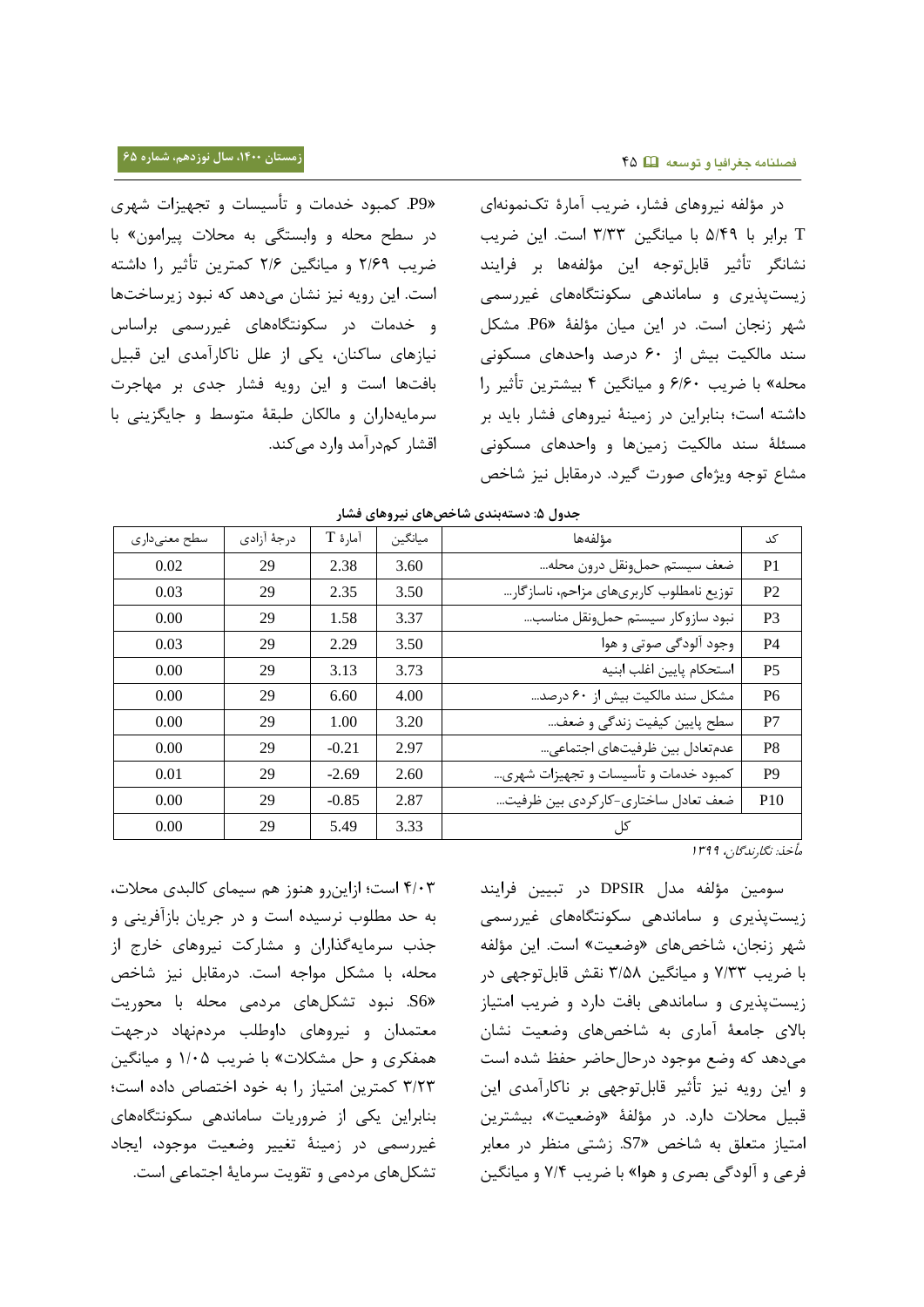| جدول ۳: دستهبندي ساحص هاي وصعيت |             |         |         |                                             |                |  |  |  |
|---------------------------------|-------------|---------|---------|---------------------------------------------|----------------|--|--|--|
| سطح معنىدارى                    | درجهٔ آزادی | آمارۂ T | ميانگين | مؤلفهها                                     | کد             |  |  |  |
| 0.00                            | 29          | 1.73    | 3.37    | وجود ظرفیتهای اراضی خالی پیرامون            | S <sub>1</sub> |  |  |  |
| 0.01                            | 29          | 2.63    | 3.50    | رفع مشكل خودانگيختگي و غيرقانونيبودن        | S <sub>2</sub> |  |  |  |
| 0.01                            | 29          | 2.79    | 3.63    | ناامنی و رشد انواع بزهکاری بهویژه در اماکن  | S <sub>3</sub> |  |  |  |
| 0.02                            | 29          | 2.44    | 3.53    | بهداشت و سلامت عمومی ضعیف محله              | S <sub>4</sub> |  |  |  |
| 0.00                            | 29          | 4.49    | 3.77    | ضریب دسترس پذیری ضعیف محله و نیاز به        | S <sub>5</sub> |  |  |  |
| 0.00                            | 29          | 1.05    | 3.23    | نبود تشکلهای مردمی محله با محوریت           | S <sub>6</sub> |  |  |  |
| 0.00                            | 29          | 7.40    | 4.03    | زشتی منظر در معابر فرعی و آلودگی بصری و هوا | S7             |  |  |  |
| 0.00                            | 29          | 7.33    | 3.58    |                                             |                |  |  |  |

**جدول :6 دستهبندی شاخصهای وضعیت**

مأخذ: نگارندگان، <sup>3022</sup>

چهارمین مؤلفه مدل DPSIR در تبیین فرایند زیستپذیری و ساماندهی سکونتگاههای غیررسمی شهر زنجان، نیروهای تأثیر است. این مؤلفه با ضریب 2/22 و میانگین 0/67 تأثیر زیادی در ساماندهی بافت ناکارآمد دارد و میتواند ظرفیتهای موجود بافت را برای خروج از وضع موجود تقویت کند. در مؤلفۀ تأثیر، بیشترین امتیاز متعلق به شاخص»3I. ایجاد دفاتر تسهیلگری توسعهمحور« با ضریب 6/02 و میانگین 2/30 است؛ بنابراین میتوان گفت که عامل کلیدی در نیروهای تأثیر، ایجاد و توسعۀ نقش دفاتر

تسهیلگری در توانمندسازی، تسریع روند اداری و فعالیتهای مشارکت محور است. از طرفی، شاخص »5I. حفظ مشاغل و افزایش چشمانداز اشتغال و بنگاههای کسبوکار در محله« با ضریب 3/50 و میانگین 0/72 کمترین امتیاز را دریافت کرده است. درنتیجه، حفظ وضعیت اقتصادی و کسبوکار موجود، نمیتواند تأثیر ملموسی در ساماندهی سکونتگاههای غیررسمی شهر زنجان بافت داشته باشد و باید مؤلفههای زیربنایی مورد توجه قرار گیرد.

| جدوں ۲: دستەبىدى ساخص،ھاي تېروھاي تاتېر |             |         |         |                                        |                |  |  |  |
|-----------------------------------------|-------------|---------|---------|----------------------------------------|----------------|--|--|--|
| سطح معنىدارى                            | درجهٔ آزادی | آمارۂ T | ميانگين | مؤلفهها                                | کد             |  |  |  |
| 0.00                                    | 29          | 4.48    | 3.83    | مشارکت کنشگران بازآفرینی و ساماندهی…   | I <sub>1</sub> |  |  |  |
| 0.04                                    | 29          | 2.19    | 3.50    | مناسبسازی فضاهای عمومی و معابر…        | I2             |  |  |  |
| 0.00                                    | 29          | 6.38    | 4.13    | ايجاد دفاتر تسهيل گرى توسعهمحور        | I <sub>3</sub> |  |  |  |
| 0.01                                    | 29          | 2.88    | 3.67    | تدوین برنامههای حمایتی برای توسعه      | I <sub>4</sub> |  |  |  |
| 0.00                                    | 29          | 1.05    | 3.27    | حفظ مشاغل و افزايش چشمانداز اشتغال     | I <sub>5</sub> |  |  |  |
| 0.02                                    | 29          | 2.44    | 3.53    | تعریف تسهیلات ویژه برای ساکنان در قالب | I <sub>6</sub> |  |  |  |
| 0.00                                    | 29          | 1.99    | 3.40    | اصلاح قوانین و مقررات شهری، متناسب با… | I7             |  |  |  |
| 0.00                                    | 29          | 7.74    | 3.62    | کا ،                                   |                |  |  |  |

**جدول :2 دستهبندی شاخصهای نیروهای تأثیر**

مأخذ: نگارندگان، <sup>3022</sup>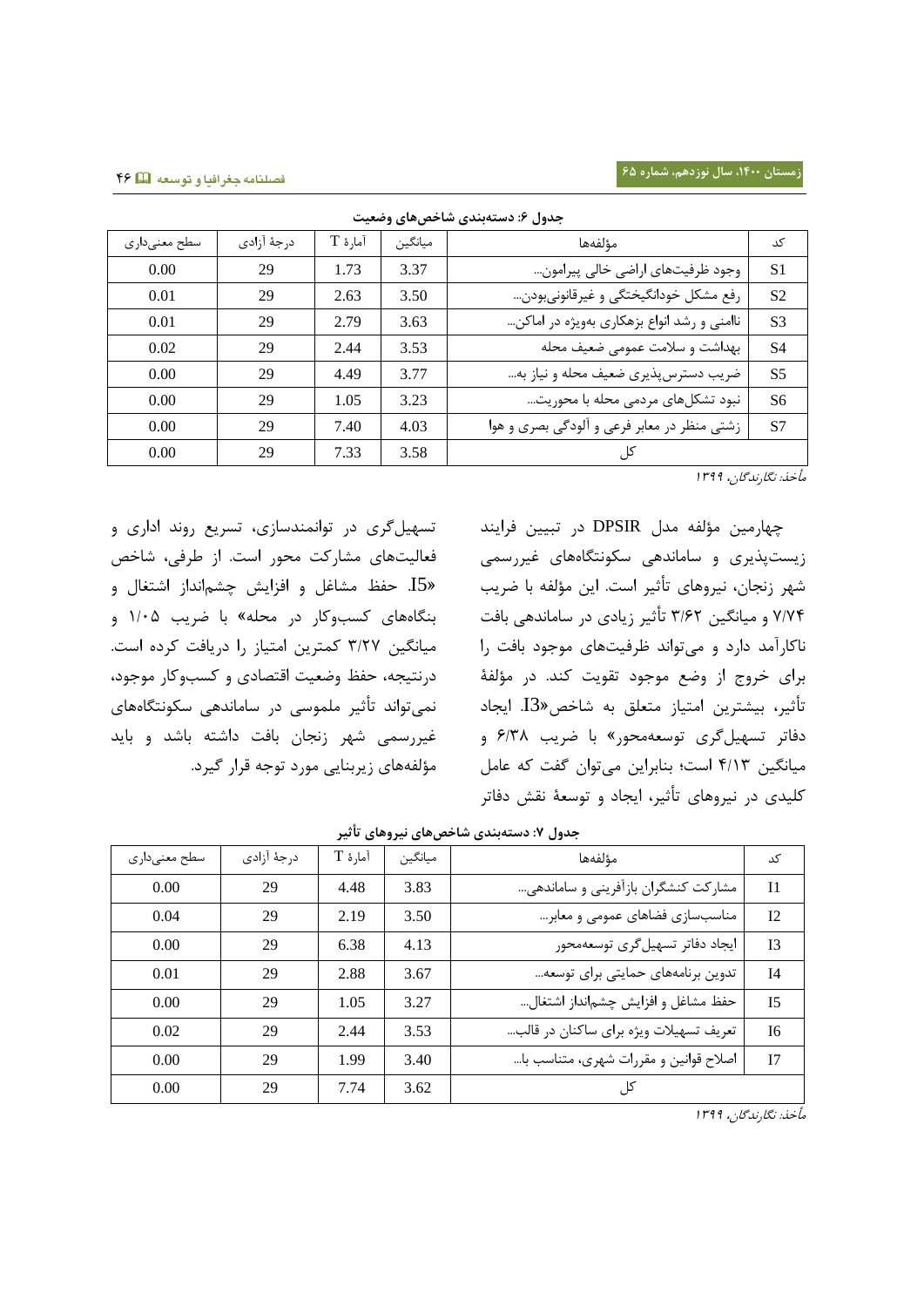مؤلفهها میتواند ظرفیتهای موجود بافت را برای خروج از وضع موجود تقویت کند. در مؤلفۀ »پاسخ«، بیشترین امتیاز متعلق به شاخص »1R. تجمیع قطعات و حل معضلریزدانگی بافت« باضریب 2/20 و میانگین 2/70 بیشترین امتیاز را کسب کرده است. در مقابل شاخص »7R. ایجاد و توسعۀ فضاهای عمومی متنوع بهمنظور ارتقای حضورپذیریمردم در محله« با ضریب -3/63 و میانگین 7/20 کمترین امتیاز را کسب کرده است.

پنجمین مؤلفۀ مدل DPSIR در تبیین فرایند زیستپذیری و ساماندهی سکونتگاههای غیررسمیت شهر زنجان، نیروهای پاسخ است. این نیروها، بازگوکنندۀ نتایج ساماندهی براساس روند موجود است و این امکان را میدهد که براساس روند موجود و اجرای برنامههای زیستپذیری و ساماندهی، چه رویکردهایی باید اتخاذ شود. این مؤلفه با ضریب 6/3 و میانگین 0/20 تأثیر قابلتوجهی در ساماندهی بافت ناکارآمد دارد. از طرفی، ضریب امتیاز باالی جامعه آماری به شاخصهای »پاسخ« نشان میدهد که این

| کد              | مؤلفهها                              | ميانگين | آمارهٔ T | درجهٔ آزادی | سطح معنىداري |
|-----------------|--------------------------------------|---------|----------|-------------|--------------|
| R1              | تجميع قطعات وحل معضل ريزدانگي بافت   | 4.23    | 8.73     | 29          | 0.00         |
| R <sub>2</sub>  | نورپردازی و ساماندهی بصری فضاهای     | 3.50    | 2.14     | 29          | 0.04         |
| R <sub>3</sub>  | توزیع متعادل کاربریهای خدماتی…       | 3.53    | 2.33     | 29          | 0.03         |
| R <sub>4</sub>  | بهسازي إلمانها و مبلمان شهري بهمنظور | 3.13    | 0.61     | 29          | 0.00         |
| R <sub>5</sub>  | تدوين وتوسعهٔ برنامههای اجتماعی      | 3.30    | 1.43     | 29          | 0.00         |
| R <sub>6</sub>  | تدوین و اجرای برنامههای آموزشی و…    | 2.90    | $-0.55$  | 29          | 0.00         |
| R7              | ايجاد و توسعهٔ فضاهای عمومی متنوع    | 2.73    | $-1.61$  | 29          | 0.00         |
| R8              | متنوعسازی و زیباسازی چشمانداز        | 3.43    | 2.21     | 29          | 0.04         |
| R9              | بهسازی بلوکها و اسکلت شهری           | 3.90    | 4.64     | 29          | 0.00         |
| R <sub>10</sub> | بهسازي وترميم شبكة فاضلاب            | 3.67    | 3.08     | 29          | 0.00         |
|                 | کل                                   | 3.43    | 6.10     | 29          | 0.00         |
|                 |                                      |         |          |             |              |

| جدول ۸: دستهبندی شاخصهای نیروهای پاسخ |  |
|---------------------------------------|--|
|---------------------------------------|--|

مأخذ: نگارندگان، <sup>3022</sup>

عالوه بر موارد ذکرشده، مقایسۀ مؤلفههای مدل DPSIR براساس شکل 0 نشان میدهد که مؤلفۀ »تأثیر« با ضریب 7/22 بیشترین امتیاز را دریافت کرده است؛ بنابراین از نظر گروه متخصصان جامعۀ آماری، برای ساماندهی سکونتگاههای غیررسمی شهر زنجان، باید بر نیروهای تأثیر تأکید ویژهای شود؛ زیرا

این عوامل میتواند راهبردها و راهکارهای عملیاتیتری برای ساماندهی و خروج از روند فعلی ارائه دهد. در مقابل نیز مؤلفۀ نیروی محرکه با ضریب 2/22 کمترین امتیاز را دریافت کرده است؛ ازاینرو این مؤلفهها جنبۀ روبنایی داشته و در برنامهریزی باید اولویتهای فرعی را به خود اختصاص دهند.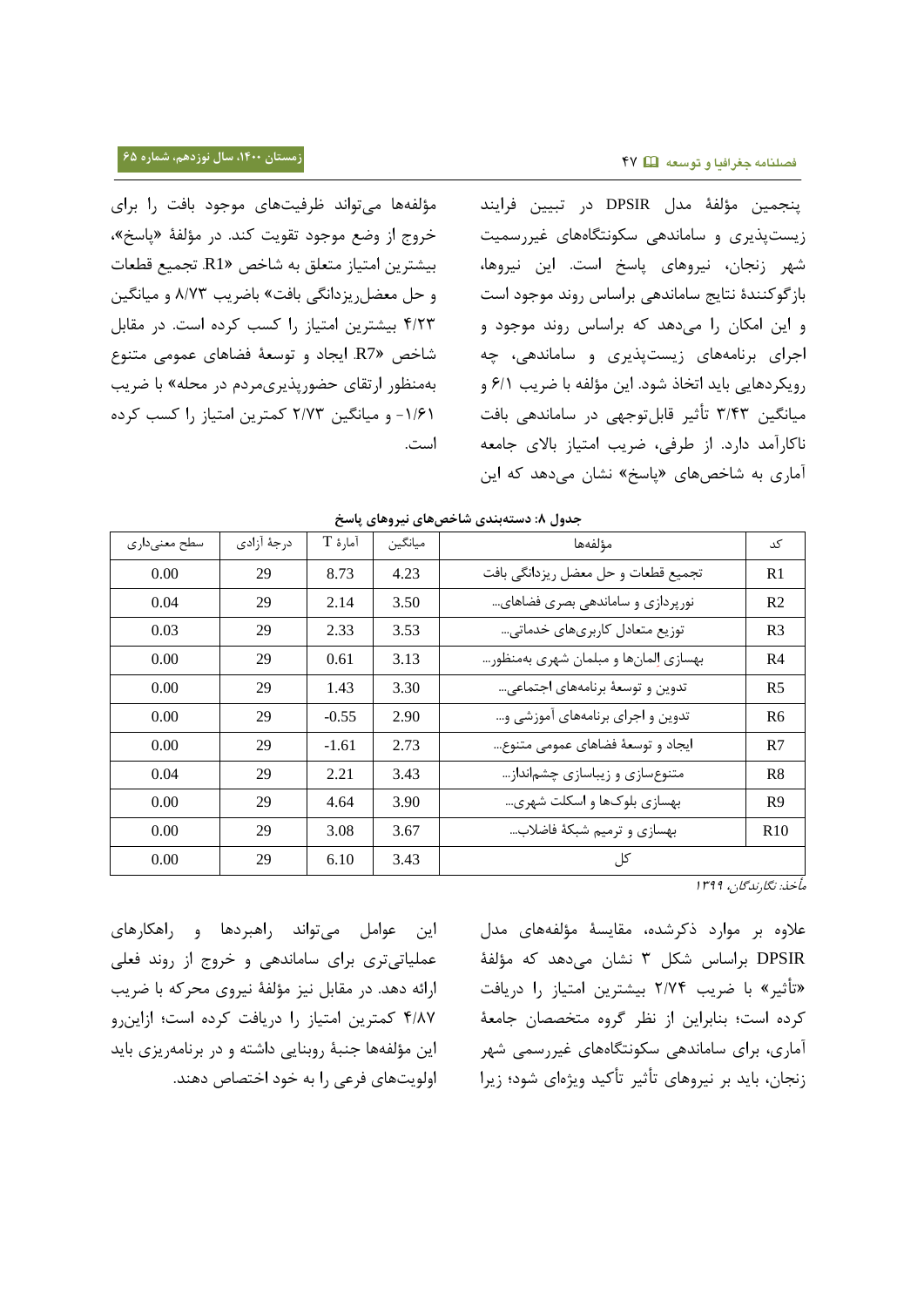

**شکل :0 رتبهبندی مؤلفههای تولید زیست شهری با مدل DPSIR** تهیه وترسیم: نگارندگان، <sup>3022</sup>

**نتیجه** 

به چنگ آورند، خودسرانه جزئی از آن را از کل بیرون میکشند و جدا میسازند و از همین رو عمال نمیتوانند مسئله را مفهومپردازی کنند و در دام نوعی این همان گویی فرو میافتند. چنین برخوردی، نهتنها مسئله را حل نمیکند، بلکه به بازتولید نابرابریهای فضایی/ شهری کنونی میانجامد. هرگونه مفهومپردازی از مسئلۀ فقر شهری که نتواند پیوندهای میان سطوح و ریههای مختلف فقر را تبیین کند، خود بخشی از فرایند سیستماتیک بازتولید نابرابری شهری است. بدیهی است سرمایهداری اساسا بهواسطۀ همین تولید سیستماتیک فقر و نابرابری فضایی پیش میرود. هاروی یک اصطالح هوشمندانه دارد که میگوید یکی از مکانیسمهای مهم نظام سرمایهداری شهریشده، انباشت ازطریق سلب مالکیت است؛ یعنی آنچه که دارید را از شما میگیرند. خیابانها بهصورت انحصاری کاالیی میشوند. خیابان اموال ساکنان شهر و تداوم حیات شهر است، اما تبدیل به اتوبان میشود و در خدمت انباشت ناشی از سود بادآورده در تجارت اتومبیل. نتایج این نوشتار نشان میدهد نیروی زایشی تولید فضای زیست غیررسمی شهر زنجان در ب عد در بین مؤلفههای پیشران، متعلق به مؤلفۀ مدیریت امالک

 زیست غیررسمی یکی از مهمترین مفاهیم در گفتمان امروز شهری است که در همۀ وجوه زندگی بشری تسری دارد. غیررسمیبودن یک معرفت شناختی مهم برای برنامهریزی و یک دریچۀ نگرشی مهم در زمینۀ فقر و نابرابریهاست. این زمینه در شرایط کنونی در ابعاد اقتصادی، اجتماعی و محیطی، انباشته از رسوم و نقوش غیررسمی است و هنگامی که برنامهریزی رسمی توانایی یا آمادگی رویارویی با آنها را نداشته باشد، اثرگذاری خود را از دست میدهد و نقوش و رسوم غیررسمی چه با قدرت و چه بیقدرت به گسترش خود ادامه میدهند. این امر بر باور لوفور منطبق است که فضا را نه میتوان بهمثابه ظرفی خنثی (بُعد فیزیکی) دانست و نه آن به پدیدهای کامال ذهنی تقلیل داد، بلکه اثر ساختاری تغییرات اجتماعی-جغرافیایی است که در آن تغییرات فضایی، توسعه و ارزشگذاری نهادی، به سیستمهای پایدار مناسبات قدرت، هنجارهای سیاسی و معنای فرهنگی الحاق میشود. نتایج مطالعات نشان میدهد نگرش جریان غالب، خود بخشی از فرایند بازتولید سیستماتیک فقر/ نابرابری شهری است؛ مفهوم پردازیهای رایج، بهجای آن که مسئله را در تمامیتش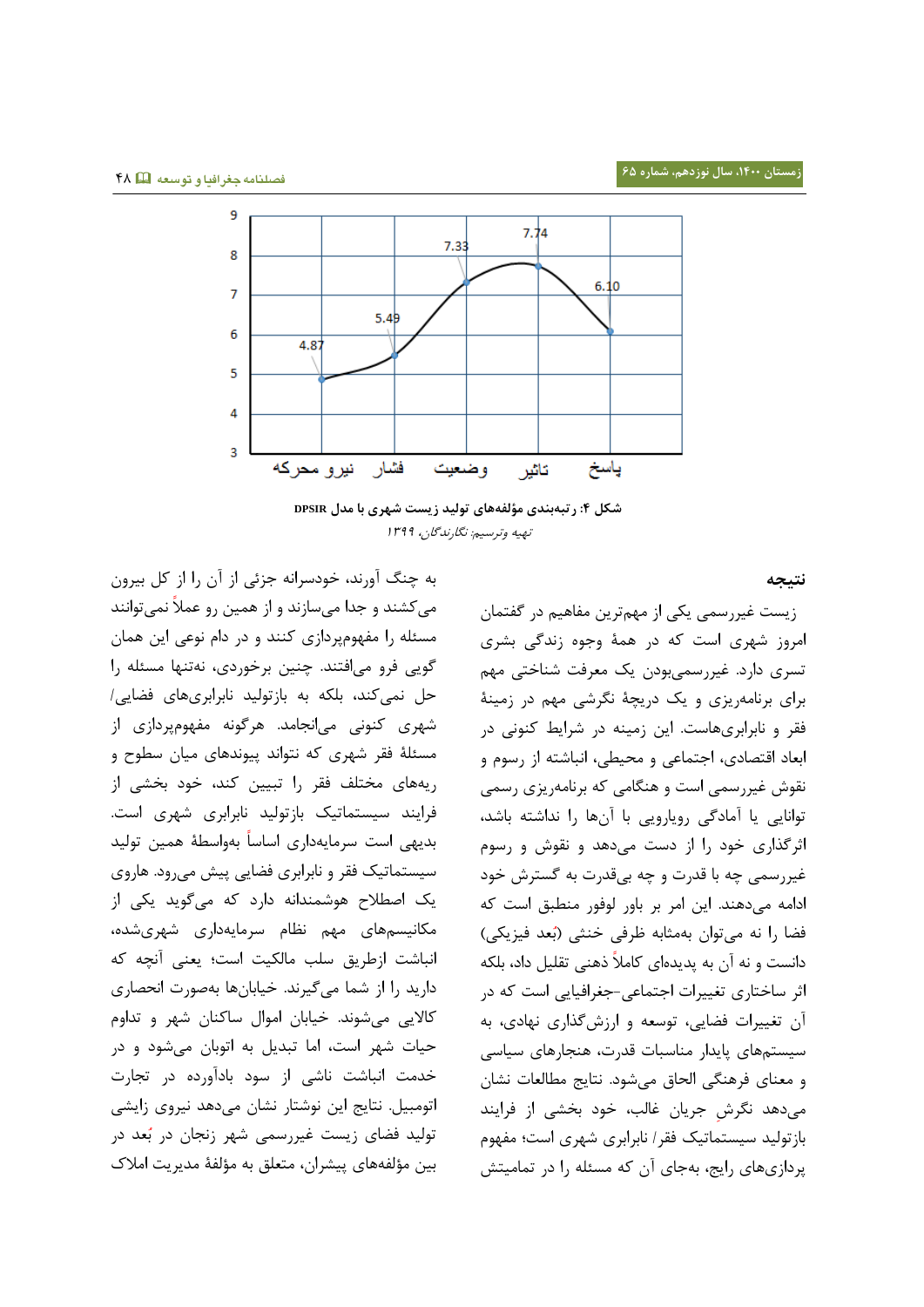و مسکن درجهت کنترل قیمت زمین و مسکن براساس ظرفیتهای محله است. باید در نظر داشت در نبود بازار بصیرت، شاملو، رفیعیان و دانشپور؛ پورجعفر و رستمی منطبق است که با عوامل تأثیرگذار و بر فشارهای رسمی و غیررسمی سیاسی و زمینههای تحریککنندۀ سرمایه همراه خواهند بود، نقشی که سودانگاری و انباشت سرمایۀ گروههای خاص در شکلدهی به فضای شهری در غیبت یا همراهی بخش رسمی اشاره میکند

و این تداخل پنهان دگرگون، نهتنها کارآمد نبوده که بیشتر همچون گردابی در حال بلعیدن محیط زندگی، سرمایۀ اجتماعی و منافع عمومی خواهند بود. در مؤلفۀ تأثیر، بیشترین امتیاز متعلق به شاخص ایجاد دفاتر تسهیلگری توسعهمحور است.با وجود تالشهای بهعملآمده، روند افت منزلت مکانی-کارکردی و اجتماعی مناطق غیررسمی شهر کاهش نیافته و برخی موارد سرعت تنزل کیفیت از اقدامات بهسازی و نوسازی پیشی گرفته است. تقابل حقوق مالکانه و منافع عمومی و درنتیجه بین دولت )متشکل از نهادها و ارگانهای اجرایی طرحهای نوسازانه شهری) و مردم )ماکالن و ساکنان محلههای تحت پروژه( در بستر فضاهای شهری، بدین نحو در ذهنیت و حتی عینیت ساکنان نفوذ پیدا کرده که مردم تحقق حقوق عمومی را تضاد با حفظ حقوق مالکان خود میدانند. در تبیین فرایند تولید فضای زیست غیررسمی شهر زنجان شاخص ایجاد و توسعۀ فضاهای عمومی متنوع بهمنظور ارتقای حضورپذیری مردم در محله مهمترین مؤلفۀ مربوط به پاسخ است. بهنام ساماندهی شهر، ولی به کام فروش شهر به بخش خصوصی`، تلههای فضایی که عمدتا بهوسیلۀ رانتجویی دولت و شهرداری درست شده و با اولویتدادن به تأمین منافع انحصاری نهفته در نوسازی تک بنا که الزاما نیز به احداث ساختمانهای مقاوم و باکیفیت منجر نمیشود و مقدم آن بر سوداگری زمین و مسکن شهری را دامن میزند و با

l

رسمی عرضه مسکن متناسب با توان مالی اقشار کمدرآمد، تقاضای ایشان در بازار غیررسمی پاسخ داده میشود. این جمله نشان میدهد که این رویکرد نتوانسته است مسئله را در تمامیتش دریابد؛ زیرا یکی از ویژگیهای درونی فرایند کنونی شهریشدن و تولید فضا، ازبینبردن همین امکانی است که از آن سخن میرود. به این موضوع پرداخته نمیشود که در فاز کنونی سرمایهداری که همان فاز تولید فضاست، بازار رسمی عرضۀ مسکن، اساسا نمیتواند؛ آن هم از سوی دولت، شکل بگیرد. در مؤلفۀ نیروهای فشار، مشکل سند مالکیت بیش از 65 درصد واحدهای مسکونی محله بیشترین تاثیر را داشته است. مسئلهٔ پیشِرو در زنجان و سایر شهرهای ایران، کاالییسازی زمین است و پرسش این است که ما چگونه شرایط امکان و امکانناپذیری این کاالییسازی را میفهیم. باید در نظر داشت که نه با مجموعهای از اقدامات پراکنده و بیربط، بلکه با شبکۀ درهمتنیدهای از فرایندها و اقدامات در مقیاسها و بخشهای مختلف سروکار داریم که میتوان آن را شکل نوپدیدی از فرایند شهریشدن نامید، شکل خاصی از تولید فضا که مبتنی بر بورسبازی زمین مستغالت است. پیامد این فرایند، سلب مالکیت گسترده از فرودستان شهری است. در فقدان سازوکارهای دولتی سفت و سخت مانند آنچه در کشورهای صنعتی اروپای غربی شاهد هستیم این روند اقتصاد در ایران به شکل مهارناپذیر پیش میرود، بهطوریکه نهادهایی مانند شهرداری و نهادهای دولتی/ شبهدولتی خود تبدیل به عامل اصلی یک اقتصاد بورسبازانه مبتنی بر مستغالت میشود. بدیهی است که در چنین شرایطی، سیاست رفاهی مسکن کارکرد اصلی خودش را از دست خواهند داد و خود به بخشی از سازوکار بورسبازانه زمین و کاسبکارانۀ بازار زمین و مسکن تبدیل میشوند. این یافته بر مطالعات حسینی،

**<sup>0</sup> - فضاهای عمومی در شهرهای ایران که کامال در قلمرو عمومی قرار داشتند؛ اکنون بهسرعت به مالکیت خصوصی و تحت کنترل بخش خصوصی درمیآیند؛ این همان پدیدهای است که در شرایط جامعۀ ایران از آن با عنوان شهرفروشی و فروش فضاهای شهری یاد میکنند )شارعپور، ،0335 61(.**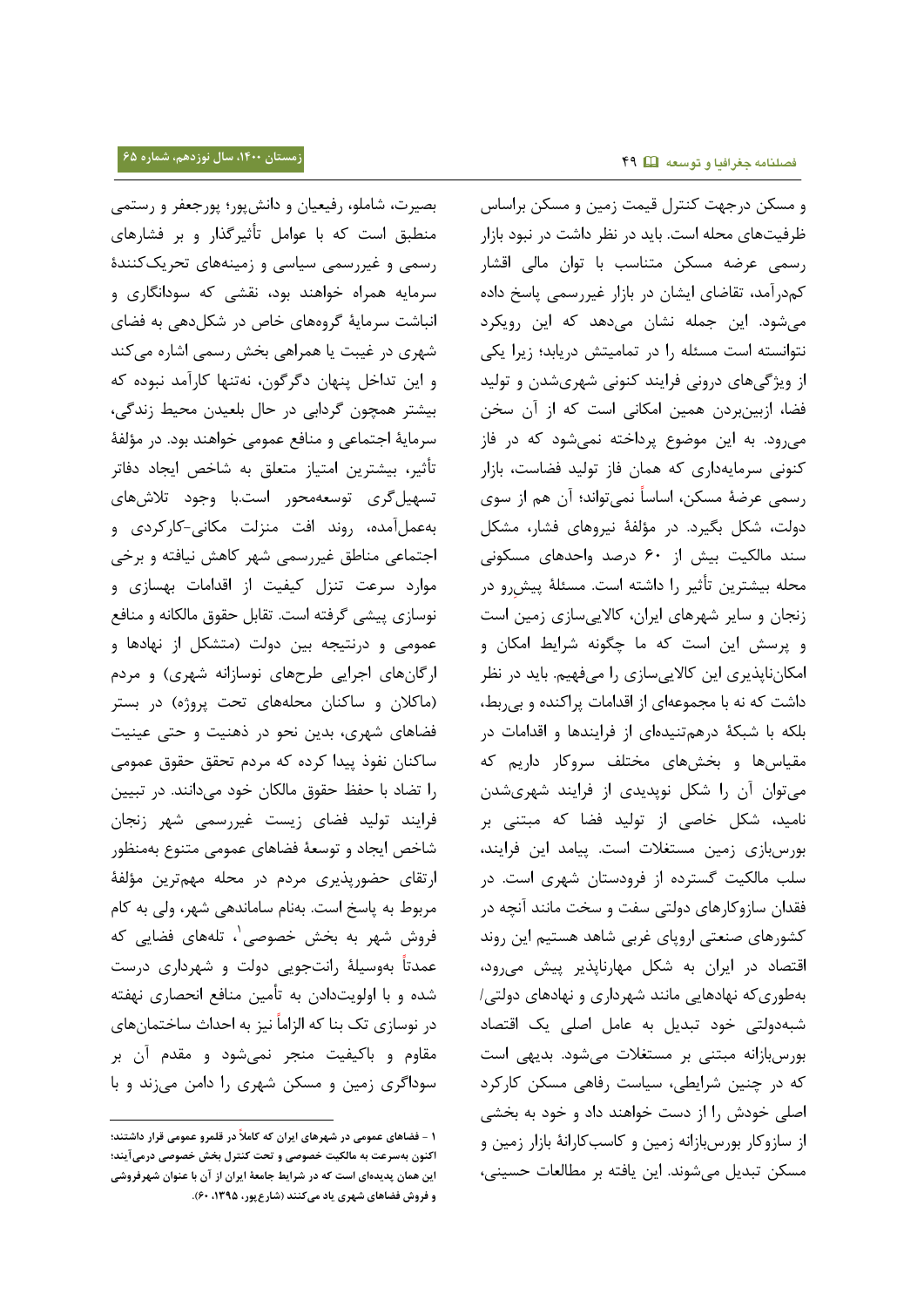- ایراندوست، کیومرث؛ میالد دوستوندی )3023(. حق به شهر و سکونتگاههای فقیرنشین با تأکید بر سکونتگاههای خودانگیختۀ شهری در ایران، نشریۀ هفت شهر. شماره.2 صفحات .22-05

[http://www.haftshahrjournal.ir/article\\_20439\\_04a8](http://www.haftshahrjournal.ir/article_20439_04a861d755ca0545ad5e1f583dc29234.pdf?lang=en) [61d755ca0545ad5e1f583dc29234.pdf?lang=en](http://www.haftshahrjournal.ir/article_20439_04a861d755ca0545ad5e1f583dc29234.pdf?lang=en) - برزگر، صادق؛ تقی حیدری؛ علیرضا انبارلو )3022(. تحلیلسکونتگاههای غیررسمی با رویکرد زیستپذیری (مورد مطالعه: محلات غیررسمی شهر زنجان)، فصلنامۀ برنامهریزی منطقهای. سال .2 شمارۀ پیاپی .00 صفحات .302-307

[http://jzpm.miau.ac.ir/article\\_3429\\_e3634255a632](http://jzpm.miau.ac.ir/article_3429_e3634255a632dc67898495c83a34315b.pdf) [dc67898495c83a34315b.pdf](http://jzpm.miau.ac.ir/article_3429_e3634255a632dc67898495c83a34315b.pdf)

- بهزادفر، مصطفی؛ عبدالحمید نقرهکار؛ کمیل صالحی )3022(. ارزیابی شاخصهای توانمندسازی در سکونتگاههای غیررسمی با رویکرد دارایی مبنا در کالنشهر تهران )نمونۀ موردی: محلۀ میانآباد اسالمشهر(، فصلنامۀ علمی پژوهشی و بینالمللی انجمن جغرافیای ایران. دورۀ جدید. سال شانزدهم. شمارۀ ۵۷. صفحات ۱۱۲-۹۴.

<https://rimag.ricest.ac.ir/fa/Article/8791/FullText> - پورجعفر، محمدرضا؛ فرامرز رستمی )3022(. گرداب رسمیت و غیررسمیت، واقعیت دنیای برنامهریزی در مواجهه با بافتهای ناکارآمد، نشریۀ مطالعات شهری. شمارۀ .73 تابستان. صفحات .20-02

[https://urbstudies.uok.ac.ir/article\\_61140\\_6dbdd42](https://urbstudies.uok.ac.ir/article_61140_6dbdd4281bb649f594b0c7913a24a478.pdf) [81bb649f594b0c7913a24a478.pdf](https://urbstudies.uok.ac.ir/article_61140_6dbdd4281bb649f594b0c7913a24a478.pdf) - پیتوس، ریچارد )3022(. نگاهی به کتاب »سیارۀ زاغهنشینها« اثر مایک دیویس، نشریۀ سیاحت غر[ب.](https://www.noormags.ir/view/fa/magazine/number/18763) شمارۂ ۶۶. صفحات ۳۳– ۲۵.

<http://www.namayenarjes.com/paper/> - ترکمه، آیدین )3022(. بازاندیشی غیررسمیت و فقر/ نابرابری شهری: دیدگاهی روششناختی، فضا و دیالکتیک. شمارۀ ۹. پاییز. صفحات ۹-۱.

[http://dialecticalspace.com/rethinking-informality](http://dialecticalspace.com/rethinking-informality/)/

قرارگرفتن این موارد در کنار وظایف ماندۀ دولت و نهادهای بخش عمومی مثل شهرداری و غفلت از تعهدات خود در قبال این محالت، عالوه بر القا و تشدید فرسودگی، سبب حضور بیشتر غیررسمیشدن فضا خواهند شد. این پیشرانها بهطور خودسرانه بر فضای زندگی غیررسمی تحمیل شده و آن را تحریف می کنند. نتیجه آن است که (شبهزیستپذیری) و )گرداب بیسرانجام زیستپذیری( پا به عرصه میگذارد که کارکردشان، پنهانکردن مسئلۀ اصلی سکونتگاهای غیرررسمی است. نهایت اینکه جمعبندی لوفور حرف و حدیث انسانی چندبُعدی و خودساخته که بهخوبی از توانایی فررفتن آدمی با خبر است را چنین بیان کرده است: »شهر برای شهربودن، شهر ماندن و شهرشدن، نمیتواند تنها بر جسمی آرمیده در مکانی خاص خود و از آن خود کردن بخشی از فضا، بسنده کند. شهر واقعیتی زنده است و فضایی پویاست و این پویایی و سرزندگی با غلبۀ ارزش مبادله، رنگ باخته و از میان م<sub>ی(</sub>ود».

## **منابع**

- احدنژادروشتی،محسن؛ عبداهلل خداوندی؛ هاله سهرابی )3022(. بررسی اشتغال مناطق حاشیهنشینی )مطالعۀ موردی: شهر زنجان)، همایش ملی شهرسازی و معماری در گذر زمان. وزارت علوم، تحقیقات و فناوری. حامی: دانشگاه بینالمللی امام خمینی )ره(.

[https://www.sid.ir/fa/seminar/ViewPaper.aspx?ID=](https://www.sid.ir/fa/seminar/ViewPaper.aspx?ID=56060) [56060](https://www.sid.ir/fa/seminar/ViewPaper.aspx?ID=56060)

- آشوری، کسری؛ کیومرث ایراندوست؛ کمال خالق پناه )3022(. تحلیل فرایند تولید فضای غیررسمی در شهر سنندج. مجلۀ جغرافیا و توسعۀ فضای شهری. سال پنجم. شمارۀ ١. بهار و تابستان. شمارۀ پیاپی ٨. صفحات ٢٢٢-٢١١.

[http://ensani.ir/file/download/article/1556605619-](http://ensani.ir/file/download/article/1556605619-10082-97-1-11.pdf) [10082-97-1-11.pdf](http://ensani.ir/file/download/article/1556605619-10082-97-1-11.pdf)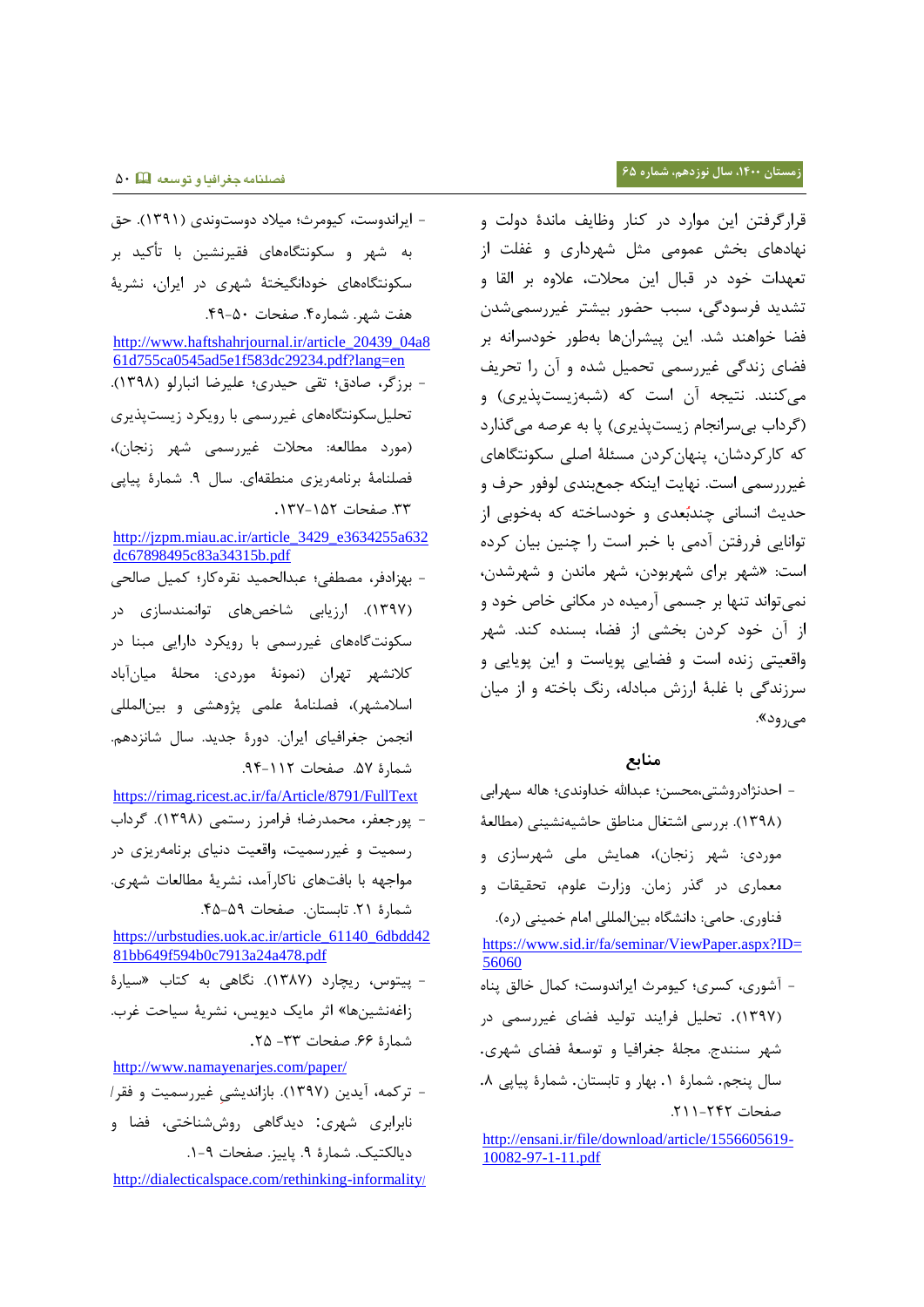- حسینیون، سولماز )3022(. زیست غیررسمی و حق به شهر، نشریۀ هفت شهر. شمارۀ .22-05 صفحات .722-707 [http://www.haftshahrjournal.ir/article\\_31290\\_fc](http://www.haftshahrjournal.ir/article_31290_fc82118d47eeb5ec43f4c1c71fa2c339.pdf?lang=en) [82118d47eeb5ec43f4c1c71fa2c339.pdf?lang=en](http://www.haftshahrjournal.ir/article_31290_fc82118d47eeb5ec43f4c1c71fa2c339.pdf?lang=en) - حیدری، محمدتقی؛ محمدصادق برزگر؛ محسن احدنژاد روشتی )3022(. توانمندسازی محالت غیررسمی شهر با رویکرد همپیوندی مردم- فضا، فصلنامۀ مطالعات راهبردی سیاستگذاری عمومی. دورۀ ٩. شمارۀ ٣٣. صفحات ١٢٧-١٠٢. [http://sspp.iranjournals.ir/article\\_43216.html](http://sspp.iranjournals.ir/article_43216.html) - دوستوندی، میالد )3020(. حق به شهر و پروبلماتیک
	- شکلگیری سکونتگاههای خودانگیختۀ شهری، پایاننامۀ کارشناسی ارشد. دانشکده هنر و معماری دانشگاه کردستان.

[https://ganj.irandoc.ac.ir/viewer/a53b2ff0473b](https://ganj.irandoc.ac.ir/viewer/a53b2ff0473b83b6e95ed72891c2b6d0) [83b6e95ed72891c2b6d0](https://ganj.irandoc.ac.ir/viewer/a53b2ff0473b83b6e95ed72891c2b6d0)

- رفیعیان، مجتبی؛ آیدا کیانفر )3022(. فهم فضاهای خاکستری شهری: جایگاه قدرت در مناسبات تولید سکونتگاههای غیررسمی شهری )مورد: شهرک رضویۀ تهران)، نشریه هنرهای زیبا- معماری و شهرسازی. دورۀ ٢۴. شمارۀ ١. بهار. صفحات ١۶- ۵.

[https://jfaup.ut.ac.ir/article\\_73544.html](https://jfaup.ut.ac.ir/article_73544.html)

- رفیعیان، مجتبی؛ احمد یزدانیان؛ هاشم داداشپور )3026(. صورتبندی انتقادی مسئلۀ فضا، با تأکید بر فضای عمومی شهری؛ فضا چگونه از خالل روابط نیروها تولید و بازتولید میشود؟، مجلۀ پژوهشهای جغرافیای سیاسی. سال دوم. شمارۀ .7 تابستان. صفحات ٠٨-٧٩.

[http://ensani.ir/file/download/article/1560690](http://ensani.ir/file/download/article/1560690235-10081-6-4.pdf) [235-10081-6-4.pdf](http://ensani.ir/file/download/article/1560690235-10081-6-4.pdf)

- سهدهی، نسترن )3022(. حق به شهر: بازاندیشی نقش معمار در فرایند بهبود سکونتگاههای غیررسمی، پایاننامۀ کارشناسی ارشد رشتۀ مهندسی معماری. دانشکدۀ معماری. دانشگاه شهید بهشتی تهران. [https://ganj.irandoc.ac.ir/viewer/7ed6a5853a41](https://ganj.irandoc.ac.ir/viewer/7ed6a5853a41b911d1605f924bfd7dc2?sample=1)

[b911d1605f924bfd7dc2?sample=1](https://ganj.irandoc.ac.ir/viewer/7ed6a5853a41b911d1605f924bfd7dc2?sample=1)

- سلیمانی، محمد؛ ایوالفضل مشکینی؛ محمد شیخی؛ الهام امیرحاجلو )3022(. تحلیل آثار سیاستهای جهانی بر غیررسمیشدن فضای شهری )مطالعۀ موردی: کشورهای جنوب)، پژوهشهای جغرافیای انسانی.دورۀ ۱۵ . شمارۀ ۳. پاییز. صفحات ۵۵۰-۵۳۱. [https://jhgr.ut.ac.ir/article\\_61574\\_9e12bfd361c](https://jhgr.ut.ac.ir/article_61574_9e12bfd361c37105acfac18c3e686506.pdf) [37105acfac18c3e686506.pdf](https://jhgr.ut.ac.ir/article_61574_9e12bfd361c37105acfac18c3e686506.pdf)

- شارعپور، محمود )3020(. حق به شهر و فضای عمومی شهر، فصلنامۀ تخصصی میراث فرهنگی و گردشگری، دورۀ اول. سال دوم. شمارۀ .7 صفحات  $.0 - 99$ 

[http://journal.richt.ir/pc/browse.php?a\\_code=](http://journal.richt.ir/pc/browse.php?a_code=A-10-2-3&slc_lang=fa&sid=1) [A-10-2-3&slc\\_lang=fa&sid=1](http://journal.richt.ir/pc/browse.php?a_code=A-10-2-3&slc_lang=fa&sid=1)

- صادقی، مجتبی )3020(، متن فضایی در زیست جهان جهانی، رسالۀ دکتری جغرافیا، راهنما: دکتر جعفر جوان و محمدرحیم رهنما؛ دانشگاه فردوسی مشهد، دانشکده ادبیات و علوم انسانی.

[https://ganj.irandoc.ac.ir/viewer/7dc69e551726](https://ganj.irandoc.ac.ir/viewer/7dc69e55172622d01fa3b8433ef4ce51?sample=1) [22d01fa3b8433ef4ce51?sample=1](https://ganj.irandoc.ac.ir/viewer/7dc69e55172622d01fa3b8433ef4ce51?sample=1)

- طاهرینیا، مسعود؛ علی حسنوند )3022(. پیامدهای اقتصادی ناشی از بیماری کووید-32 بر اقتصاد ایران با تأکید بر اشتغال،فصلنامۀ مدیریت پرستاری. سال نهم. شمارۀ ٣. پاییز. صفحات ۵۸-۴۳. <https://ijnv.ir/article-1-737-fa.html>

- طهماسبی مقد م، حسین؛ محمدتقی حیدری؛ محسن احدنژاد روشتی؛ مهناز واعظ لیوری )3022(. تحلیل توزیع فضایی مشاغل مزاحم شهری با رویکرد ساماندهی )موردشناسی: شهر زنجان(،فصلنامۀ جغرافیا و آمایش شهری و منطقهای. دورۀ .35 شمارۀ .02 بهار. صفحات .323-322

[https://gaij.usb.ac.ir/article\\_5337.html](https://gaij.usb.ac.ir/article_5337.html) - عباسی لیوسی، زهرا؛ سعید امانپور؛ مسعود صفاییپور )3022(. برنامهریزی راهبردی بهمنظور توانمندسازی سکونتگاههای غیررسمی مطالعۀ موردی: شهرک پیام نور دزفول، فصلنامۀ شهر پایدار. دورۀ ١. شمارۀ ۴. صفحات ٠٧-٨٩.

<http://ensani.ir/fa/article/download/409410>